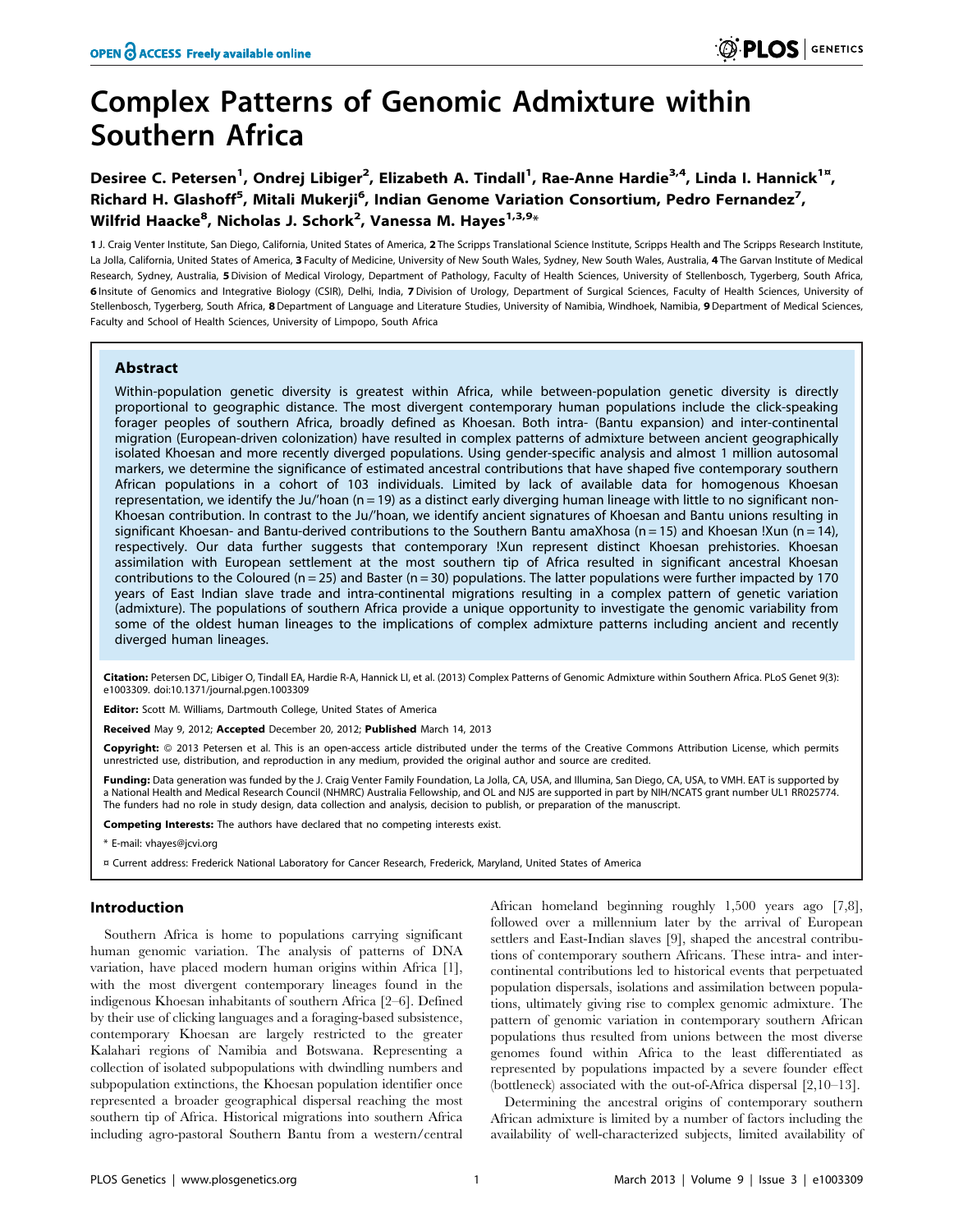# Author Summary

The Khoesan have received recent attention, as they are the most genetically diverse contemporary human populations. However, Khoesan populations are poorly defined, while archeological evidence suggests a once broader dispersal of click-speaking southern African foragers. Migrations into the regions populated by contemporary Khoesan involved agro-pastoral Bantu around 1,500 years ago, followed over a millennium later by the arrival of European colonists establishing a halfway station for a maritime route between Europe and the East, which led to unions between diverse global populations. Using almost a million genetic markers for 103 individuals, we confirmed a significant Khoesan contribution to five southern African populations. The Ju/'hoan show genetic isolation (early divergence from all other modern humans), carry no significant non-Khoesan contributions, and unlike most global populations lack signatures of gene-based adaption to agriculture. The !Xun show two distinct Khoesan prehistories; while comparable to the female-derived Khoesan contribution to the amaXhosa Bantu, the malederived Bantu contribution to the !Xun most likely represents cultural-driven gender-biased gene-flow. Emanating largely from male-derived European ancestral contributions, the Basters showed the highest maternal Khoesan contribution, while the Coloured showed the largest within population and regional-associated variability. The unique admixture fractions of the two latter populations reflect both early diverged and recently diverged human lineages.

genomic data for appropriate founder populations, biases in current content genotyping arrays and analytical challenges. Lack of genomic data for southern African populations defined based on linguistics and culture broadly as Bantu and Khoesan, has perpetuated biases. To minimize these limitations, we leveraged genotype information from the largest current content array dataset that was available at the time the study was initiated in 2010, interrogating over 1 million genome-wide data points (Illumina HumanOmni1-Quad BeadChips). The 103 individuals in this study represent five southern African populations defined as Khoesan, specifically Ju/'hoan and !Xun, Southern Bantu, specifically amaXhosa, and European-initiated admixed populations, specifically Coloured and the newly described Baster population (Figure 1). At the time of submission there had been limited largely gender-specific analyses performed for pooled subsets of Southern Bantu [14,15], while gender-specific [14,16] and more extensive analysis for the Coloured had focused on nonregional sub-structure [17,18]. While we previously considered the extent of whole exome diversity between two Ju/'hoan and a single !Xun, providing limited genome-wide analysis using the smaller 500 K Illumina arrays [5], no study had determined possible admixture contributions to these foraging-based populations. We merge our data with the only Khoesan-derived genomewide dataset, the South African #Khomani [4]. The availability of globally relevant genomic data (published and from the Illumina iControl Database) provides a means to predict contributing migratory homogenous founder populations (specifically as a result of Bantu migration and European colonization), which most closely represent historical events that have impacted relations between southern African populations (Figure 1). In contrast, identifying indigenous founder contributions is more problematic. Contemporary Khoesan populations have either themselves experienced varying degrees of non-Khoesan contribution, or

may not accurately represent the likely lost ancient ancestral lineages that once thrived along the southern coast of Africa at the time of non-Khoesan arrival. A major goal of our study was therefore to define a Khoesan population with negligible non-Khoesan contribution. Using anthropological, cultural, linguistic, as well as personal interactions within the remaining Khoesan communities of Namibia, the Ju/'hoan and !Xun were identified as likely candidates. Identifying early human divergence and unique forager-based genomic signatures, we further assess the significance of ancestral contributions within our study sample using multiple analytical approaches, while providing significant insights into the history of the region.

## Results

Before one can assess complex admixture fractions, it is critical to determine the validity of the study sample to be tested, paying particular attention to the potential for sampling biases, while assessing limitations within available genotyping content. Additionally, the identification of the most homogenous founder representative populations is critical. While the availability of globally relevant datasets allows for the assessment of non-regional founders, the identification of a homogenous indigenous founder population is currently not available. We provide evidence that supports the Ju/'hoan in this study as a likely representation of a homogenous Khoesan ancestral lineage. Using this data we provide multiple complimentary approaches to assess southern African admixture fractions.

## Limiting study biases

Sampling biases. All individuals self-identifying as Ju/'hoan or !Xun were extensively interviewed during six trips to the region over a period of three years (2008 to 2011) for further clarification see http://www.jcvi.org/cms/research/projects/southern-africangenome-diversity-study/. Individuals were excluded for reported relatedness and sourced from eleven remote sampling sites in Namibia (Figure S1). Culturally the groups display differing levels of alternative subsistence from hunting and gathering. While the Ju/'hoan maintain hunting rights, the !Xun demonstrate minimal subsistence crop cultivation. Both rely heavily on foraging and are impacted by western monetary influences in the form of government subsidies or limited earnings. Family units are generally small and geographical isolation is still apparent. While the Baster population was recruited within Namibia, the amaXhosa and Coloured were recruited within South Africa. Populations were selected based on historical significance that includes early Bantu or European arrival into the region, as well as accounts of Khoesan-derived contributions. All completed a questionnaire, which included self-identification via their maternal and paternal heritage, with place of birth used for regional subgroup classification, specifically Northern Cape (NC)-, Eastern Cape (EC)- and District Six Coloured (Figure 1).

Subject relatedness. Subjects were excluded if they reported at least one parent and/or one grandparent having belonged to an alternative population grouping, and included in the study based on heritage and geographical origins. Using 927,298 autosomal genotypes generated for 105 individuals, we performed identityby-descent (IBD) allele sharing to assess cryptic non-self-identified relatedness among individuals. This resulted in the exclusion of two Ju/'hoan due to first cousin relations. No other subjects were excluded. Notably, three of the !Xun were originally from Angola and referred to themselves as Angolan !Xun or 'Vasekela'. The genetic relationship of the self-identified distinction between Namibian and Angolan !Xun is currently unknown.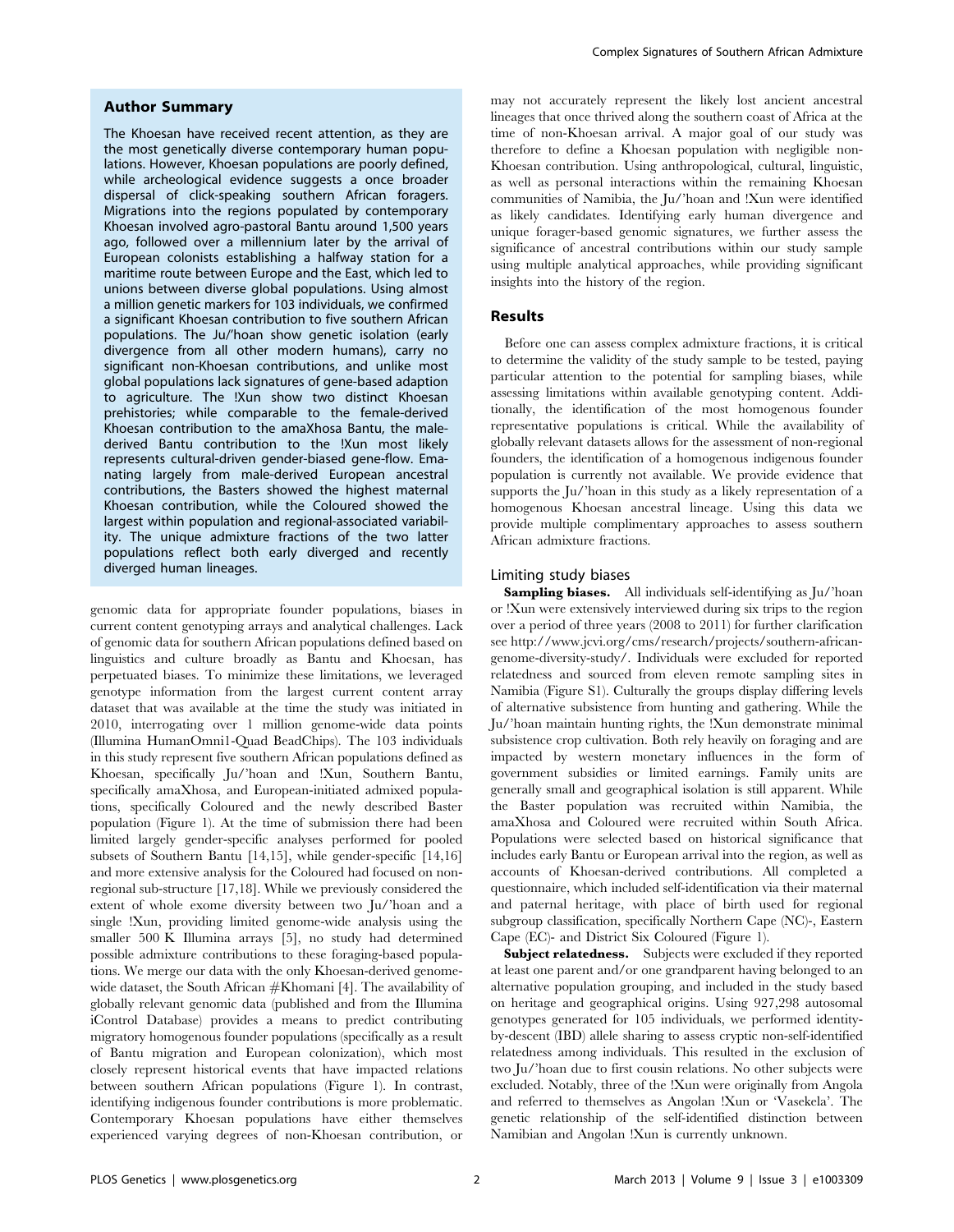

Figure 1. Map of southern Africa showing distribution of sampling per population identifier and significant historical events that likely shaped ancestral contributions. Study participants were sourced from two regions in Namibia and defined as Ju/'hoan ( $n = 19$ ), !Xun  $(n = 14)$  (green) or Baster (n = 30, baige), while participants sourced within the boarders of South Africa included the amaXhosa (n = 15, orange) from the Eastern Cape and a geographical dispersal of the Coloured (n = 25). As the predominant population within the Western Cape (yellow), this region has contributed to the bulk of published Coloured data. The Coloured in this study reported a local heritage that included part of the Northern Cape  $(n = 10$ , purple), the Eastern Cape  $(n = 7)$ , aqua), while the Western Cape Coloureds within this study were all originally from the hub of Coloured culture and population emergence, District Six (n = 8, peach). The geographical dispersal of the  $#K$ homani is also indicated (brown). Relevant historical events that have shaped regional population admixture are indicated in chronological order. doi:10.1371/journal.pgen.1003309.g001

Subject source validation. Gender-specific markers are an ideal tool to rapidly ascertain likely ancestral contributions, providing a means of sample source validation using unique population-specific mitochondrial (mt)DNA and Y-chromosomal haplogroup identifiers. Khoesan-derived maternal and paternal lineages include the deepest rooting L0d and L0k mtDNA [14,19,20] and A and to a lesser extent the B Y–chromosomal haplogroups [21]. Mitochondrial haplogroup analysis (Table S1) showed 100% of the Ju/'hoan ( $n = 19$ ) and 85.7% of the !Xun  $(n = 14)$  carry a L0d/L0k lineage, while 92.9% of the Baster  $(n = 30)$ , 68% of the Coloured  $(n = 25)$  and 47% of the amaXhosa  $(n = 15)$  presented with a L0d lineage (notably lacking L0k) representation). The non-Khoesan maternal contribution to the !Xun, Baster and amaXhosa were all associated with Bantu expansion, specifically L0a, L2 or L3'4 [7]. Regional diversity (Figure S2A) included highest L0d contributions in the NC- (90%), followed by D6- (62.5%) and lowest in the EC-Coloured (42.9%). In contrast Bantu-associated maternal lineages were significant contributors to the EC- (42.9%), with minimal contributions to the D6- (12.5%) and absent in the NC-Coloured. The M/N Eurasian mtDNA lineages were represented at low frequencies in all the Coloured subgroups, with highest contributions to the D6-Coloured.

Y-haplogroup analysis suggested a predominant Khoesan paternal contribution to the Ju/'hoan (11/14 males, 78.6%), specifically A2/A3b (10/11) and B2 (1/11), with remarkably minimal contribution to the !Xun (2/7 males A2-haplogroup, 28.6%). No data was available for the female contributing amaXhosa, while the Khoesan-derived paternal lineages were absent in the Coloured and Baster subjects. Non-Khoesan contribution to the !Xun was dominated by E1b1b (4/7 males, 57.1%). Defined by the M215 marker (previously E3b), E1b1b is reportedly a common contributor to East African Nilotic speakers [22]. A single Ju/'hoan presented with E1b1b, while a single Ju/ 'hoan and !Xun presented with the Bantu-derived west/central African predominant E1b1a8a and E1b1a7 lineages, respectively. The Baster and Coloured (Table S2) present with significant Eurasian paternal contribution defined by haplogroups R/I/G/ N/O/J, at 92.3% (12/13 males) and 71.4% (15/21 males), respectively. Predominance of the largely Western European R1b haplogroup (12/27, 44.4%) was observed [7]. Regional distribu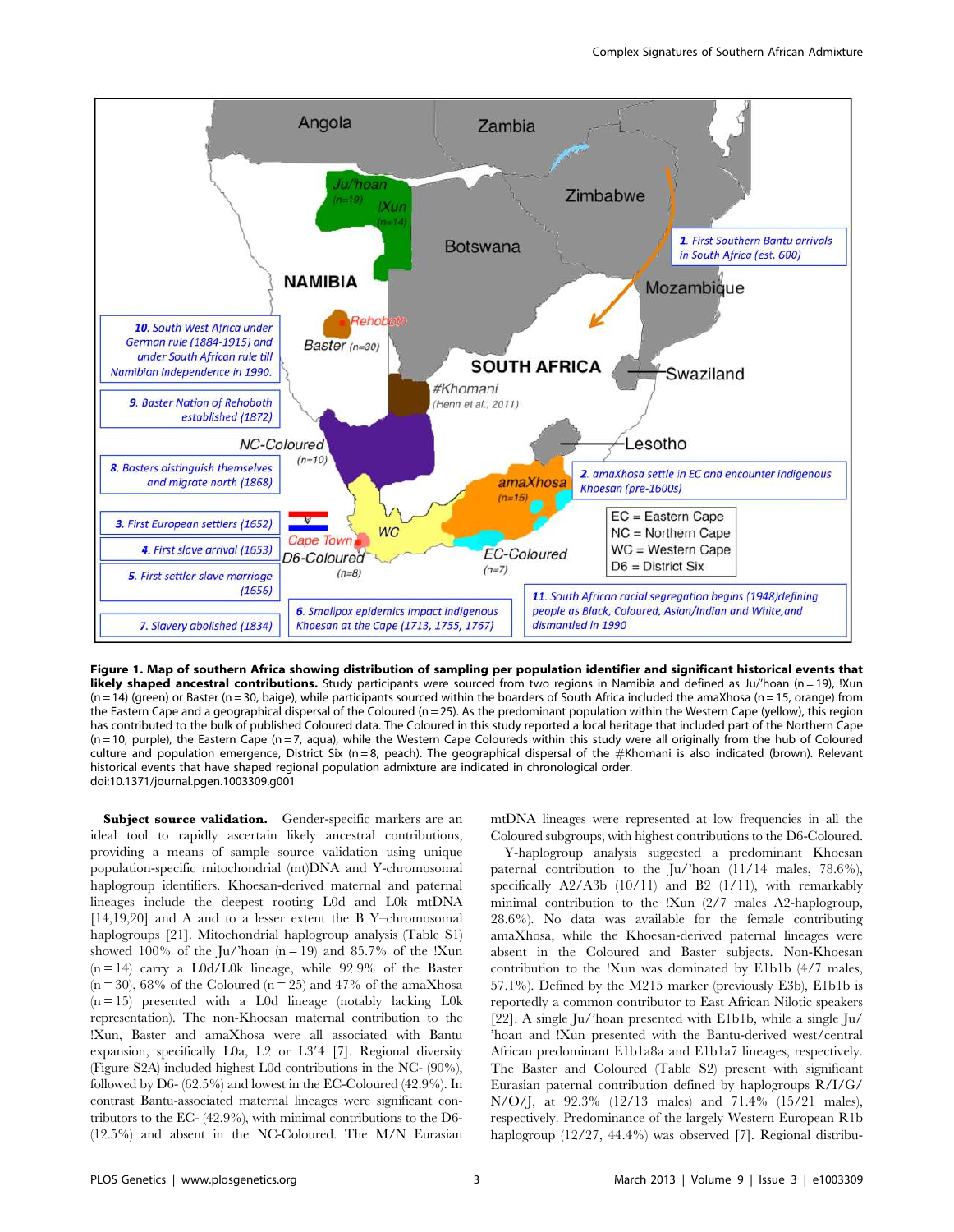tions (Figure S2B) for the Eurasian-derived paternal haplogroups were highest for the NC- (83.3%), followed by the D6- (75%), and EC-Coloured (57.1%). Bantu-derived (non-Khoesan) paternal contributions were inversely distributed from the EC around the south to the northwesterly Basters. Unlike East African Nilotic E1b1b predominance in the Namibian Khoesan, E1b1a was the most common African-associated paternal lineage in the Baster/ Coloured and linked to Bantu west/central African origins [7,23]. Gender analysis confirms regional relevance of our study subjects.

Genotyping array content. Caution is needed in the interpretation of calculations of allele sharing between southern Africans using available genotyping arrays due to biases in content, which is typically derived from studies on recently diverged populations. Determining the overall mean percentage autosomal heterozygosity for the 927,298 variants provides an estimate of bias for the largest array content at the time. The assumption is that percentage heterozygosity should decrease as one moves away from human origins in Africa, factoring in additional contributions such as time since dispersal and admixture events. The most significant contributions to current array content including European, Asian and Yoruba, show heterozygosity percentages of 27.7% (n = 175), 25.7% (n = 44) and 29% (n = 90), respectively. The amaXhosa was well represented at 28.5% heterozygosity, although whole genome sequencing for a single Southern Bantu individual suggested overall heterozygosity reaching almost 60% [5]. The lower mean percentage observed for the Ju/'hoan  $(23.4\%)$  and !Xun  $(25.2\%)$  draws attention to array limitations for ancient lineages. The highest percentages observed for the Coloured and Baster (30% each) is as expected for populations with diverse ancestral contributions. Mindful of these limitations, we leveraged multiple approaches to assess Khoesan contributions and homogenous lineage representation.

# Defining homogenous founder representation

Principal components analysis (PCA). We used PCA to provide an interpretable assessment of homogeneity and geographic origins of our study subjects  $(n = 103)$  in relation to globally relevant and platform-matched publically available data  $(n = 237)$ . Merged data allowed for the interrogation of 33,207 overlapping genetic variants within 15 population identifiers. PCA shows clustering of the amaXhosa close to their Bantu ancestral roots, the Ju/'hoan and !Xun (exception NF2) show clustering defined by their Khoesan ancestral heritage, while the Coloured and Baster, as well as the published #Khomani, are highly admixed, suggesting 'African non-Khoesan', 'African Khoesan' and 'non-African' ancestral fractions (Figure 2A). The Yoruba, Ju/ 'hoan and European/Han Chinese form tight clusters at the outer extremes of these ancestral contributions, respectively.

STRUCTURE analysis. Further insight into the relationships of the southern African populations was provided using STRUCTURE analysis [24] (Figure 2B). Assuming three population clusters the most significant ancestral contributions were represented within the Ju/'hoan (92.1% 'African Khoesan'), Han Chinese/European (99.8%/95.2% 'non-African') and the Yoruba (81.9% 'African non-Khoesan'), assuming four populations the Hadza (66.2%), a Tanzanian hunter-gatherer population, form an independent ancestral contribution, while for five contributing populations the Europeans (81.8%) and Han Chinese (94.9% 'Asian') become differentiated. Based on assessment of the log likelihood for probability of the data generated, assuming five population clusters provides the 'best fit' model. Extended differentiation into six ancestral clusters suggests a central African 'Pygmy' derived fraction rather than a 'Khoesan' contribution throughout Africa, while seven ancestral clusters further differen-



Figure 2. Population substructure within the five southern African populations ( $n = 103$ ) in relation to 10 globally relevant populations (n = 237) for 33,207 overlapping autosomal markers. (A) Principal Components Analysis (PCA) clustering of the Yoruba, Ju/'hoan and Han Chinese/Europeans at the outer extremes of Coloured and Baster dispersal is suggestive of 'African non-Khoesan', 'African Khoesan' and 'non-African' substructure, while the amaXhosa and !Xun form tight clusters representing their Bantu and Khoesan ancestral roots, respectively. (B) STRUCTURE analysis  $(K = 3$  to  $K = 9)$  further defines homogenous ancestral contributions defined in this study as 'Khoesan' (Ju/'hoan, green), 'African proto-Bantu' (Yoruba, red), Hadza (light blue), 'Asian' (Han Chinese, blue), European (yellow), and 'Pygmy' (light gray), the latter further defined  $(K=7)$  as Mbuti (dark gray) and Biaka (maroon), Sandawe (light purple) and 'Nilotic' (Maasai, orange). doi:10.1371/journal.pgen.1003309.g002

tiates the 'Mbuti' and 'Biaka' derived Pygmy contribution. Observing a significant 'Khoesan' contribution maintained within the Pygmy and to a lesser extent the Sandawe, the 'Biaka' ancestral cluster shows significant contribution to the Bantu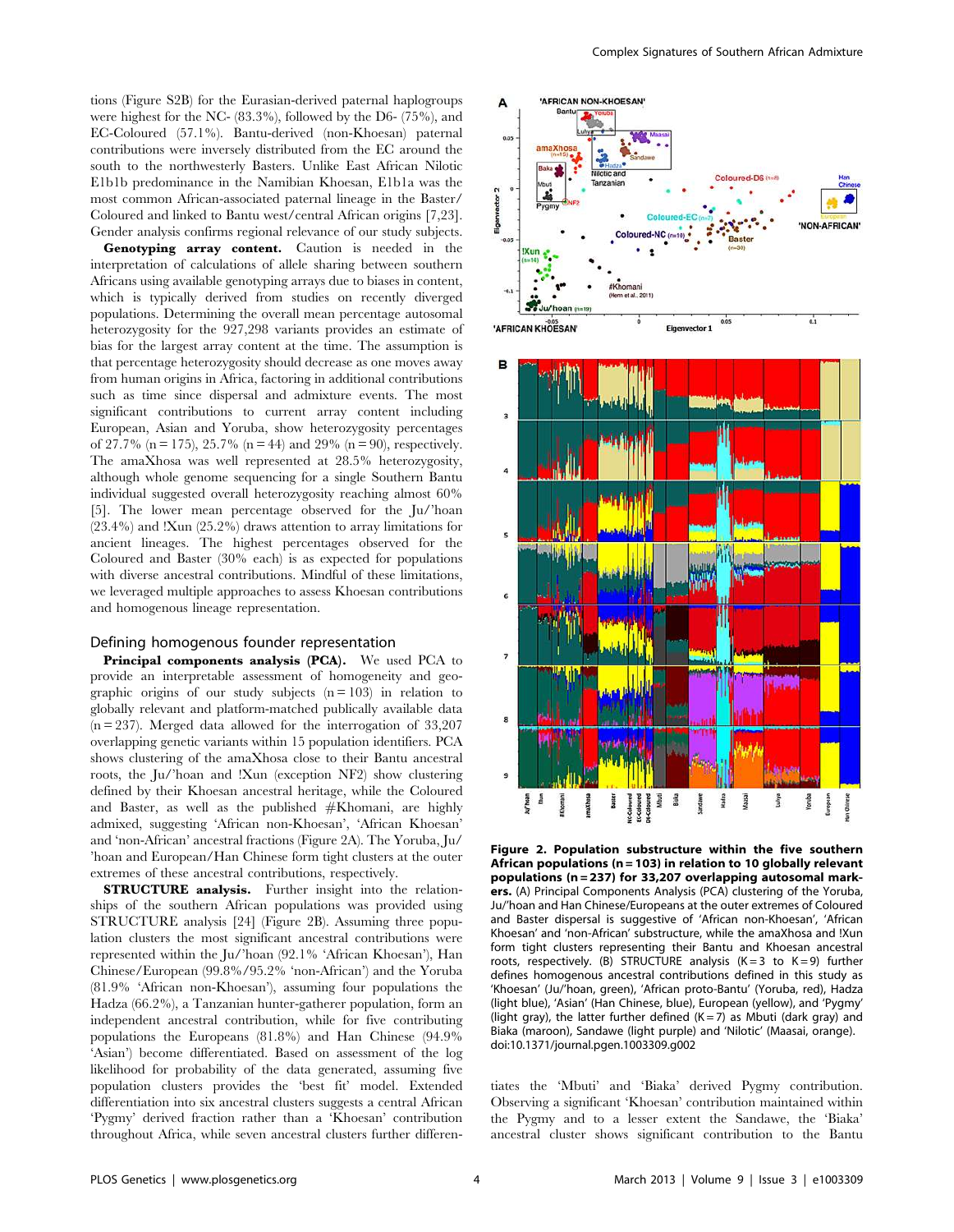nations, including the amaXhosa (Southern Bantu), Luhya (Eastern Bantu) and Yoruba (proto-Bantu). Lack of a 'Biaka' signature within the Ju/'hoan provides further validation for ancestral homogeneity, while lack of significant 'Biaka' ancestral signatures within the Maasai (Nilotic), and the Sandawe and Hadza click-speaking east African populations provides a distinction between Bantu and non-Bantu. The latter observation is maintained when assuming eight ancestral population clusters, with the addition of a 'Sandawe' predominant cluster. The Sandawe share ancestral contributions with the Maasai and to a lesser extent the Luhya, which when assuming nine ancestral clusters is defined as a 'Nilotic' (Maasai) ancestral contribution to the Sandawe and Luhya. The latter defines an ancestral distinction between the proto-Bantu (Yoruba) and the Eastern Bantu (Luhya) speakers. Interestingly the non-Khoesan African contribution to the !Xun appears to be of Bantu and Sandawe ancestral origins. STRUCTURE analysis was therefore unable to confirm a Nilotic contribution to the !Xun as suggested by Y-chromosomal analysis.

Generalized analysis of molecular variance (GAMOVA). GAMOVA is a powerful tool to quantify the explanatory power of population identifiers based on genome variability among a set of individuals grouped into categories based on those identifiers [25]. We used this approach to test the hypothesis that the population labels assigned to each individual was consistent with genotypic differences between those individuals. Performing GAMOVA for an expanded sample set of 588 individuals using 24,402 overlapping autosomal markers cleaned and pruned for linkage disequilibrium (LD), identified the European, Han Chinese, Yoruba and Ju/'hoan as presenting with the least within-group heterogeneity (Table S3). These population identifiers most likely represent a homogenous ancestral contributions defined in this study as 'European', 'Asian', 'African non-Khoesan' and 'African Khoesan', respectively.

# Validation of Ju/'hoan as an ancient forager human lineage

Our data suggests that the Ju/'hoan represent the most likely homogenous contemporary Khoesan population. Two factors that set the Khoesan apart from other global populations include early divergence and forager substituted by hunting existence. We use genomic data to look for signatures that differentiate the Ju/'hoan in this study based on these criteria.

Phylogenetic analysis. We used the merged dataset for 521 individuals from 14 populations to generate Neighbor Joining (NJ) phylogenetic trees on the basis of identity by state (IBS) similarity of the individuals, with the Pan genome as the outgroup. Represented as a rooted circular tree (Figure 3A), we confirm genetic distinction of the Ju/'hoan and !Xun as the earliest known diverged human lineage, with the Ju/'hoan showing an earlier split. Interestingly, the three Angolan !Xun (Vasekela) form an independent branching from the Namibian !Xun.

Runs of Homozygosity (ROH). Determining the fraction of ROH provides a demographic history of a population, which differs significantly between small forager populations and large agricultural communities. We plotted the total length of ROH against the number of ROH (greater than 500 kb) for each population identifier in our study against the Yoruba, representing an outbred African ancestral agricultural lineage, and Europeans, representing inbreeding impacted by genetic drift and a significant bottleneck [26] (Figure 3B). Like the Yoruba, the amaXhosa present with shorter and fewer ROH as expected for a large outbred agricultural-based community. In contrast, the forager societies in this study are traditionally made up of small family units, having moved with the seasons and available resources

within confined, sparsely inhabited geographical regions. The smaller overall ROH lengths compared with the Europeans, yet longer ROH than those observed in the Yoruba, concurs (although does not validate due to multiple possible contributing factors that impact ROH) with a demographic history that is; (i) early diverged, (ii) arguably not impacted by a significant bottleneck associated with major migration event and (iii) historical maintenance of smaller forager populations. Complex admixture is the likely contributor to ROH shortening within the Coloured and Baster populations.

African forager PCA. The conversion to agriculture over 10 thousand years ago was a global event [27], resulting in a dramatic decline in forager or true hunter-gatherer societies. A handful of forager peoples still live within geographically defined regions within Africa. Besides the Ju/'hoan and !Xun from the greater Kalahari semi-desert region of Namibia, genomic data has been made available for the more southerly #Khomani (southern African Khoesan), the Mbuti and Biaka (Central African Pygmy) and the Sandawe and Hadza (East African Tanzanian Clickspeakers) [4]. PCA analysis of merged data  $(n = 144)$  shows an independent clustering of the Ju/'hoan and !Xun from the Tanzanian and Pygmy groups (Figure S3). Like the single !Xun NF2 (recent Bantu admixture), the #Khomani although essentially southern African Khoesan show broad dispersal suggesting differing degrees of recent non-Khoesan contributions.

Target signatures of foraging. The event of agriculture undoubtedly impacted the genomic differences between contemporary global populations, contributing to significant selective pressures on the human genome [3]. Functionally relevant genomic signatures that distinguish 'forager' from 'non-forager' (or non-agriculturalist from agriculturalist) have been suggested and tested in this study (Figure S4). Significant adaptations to agriculture have been associated with pathogen emergence [28] and dietary challenges [29]. Unlike their Bantu neighbors, the Ju/'hoan demonstrate close to fixation for the pre-agricultural malaria associated Duffy allele (Figure S4A), while fixation for the ancestral non-truncating PLRP2 variant appropriately reflects forager root-based diets and lack of adaption to cultivated grains (Figure S4B). While rapid identification and eradication of dietary toxins is essential for forager survival, this need is no longer a selective advantage within agricultural societies. Three nonsynonymous TAS2R38 variants forming the non-taster (C-T-T or AVI) haplotype have been associated with an inability to sense a bitter taste from the compound phenylthiocarbamide [30]. Non-taster homozygosity, a selective disadvantage for forager societies, was absent in both our Ju/'hoan and !Xun (Figure S4C). In parallel, four nonsynonymous NAT2 variants have been associated with acetylation of exogenous chemicals found in the diet and environment, with the fast acetylation haplotype (G-T-G-G) advantageous to forager societies [31]. All the Ju/'hoan presented with G-T-G-G either homozygously (68.4%) or heterozygously (31.6%) (Figure S4D). In contrast, agricultural societies face new toxic challenges exasperated by industrialization. While flavincontaining monooxygenases (FMOs) function to metabolize a variety of foreign toxins, FMO2 has been shown to increase the toxicity of thiourea found in many industrial and medical products, including adverse reactions to treatments used for tuberculosis. A truncating FMO2 variant causing protein inactivation [32], has reached fixation in Eurasians [33]. We found the active full-length ancestral allele to be present at the highest reported global frequencies in the Ju/'hoan (78.9%) and !Xun (78.6%) (Figure S4E). Behavioral phenotypes essential for foraging existence include the need for an instantaneous response to adverse stimuli. The ancestral allele for a nonsynonymous variant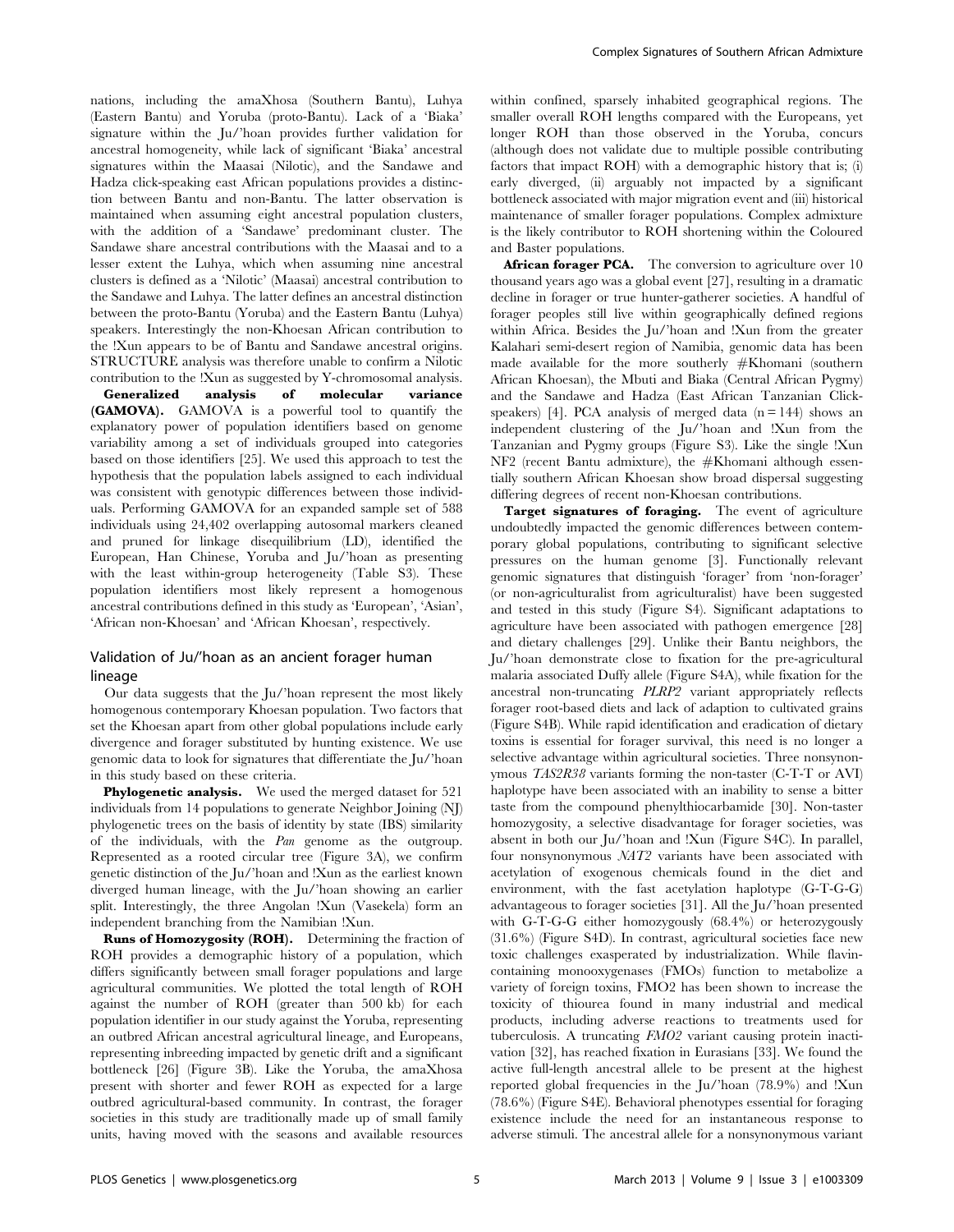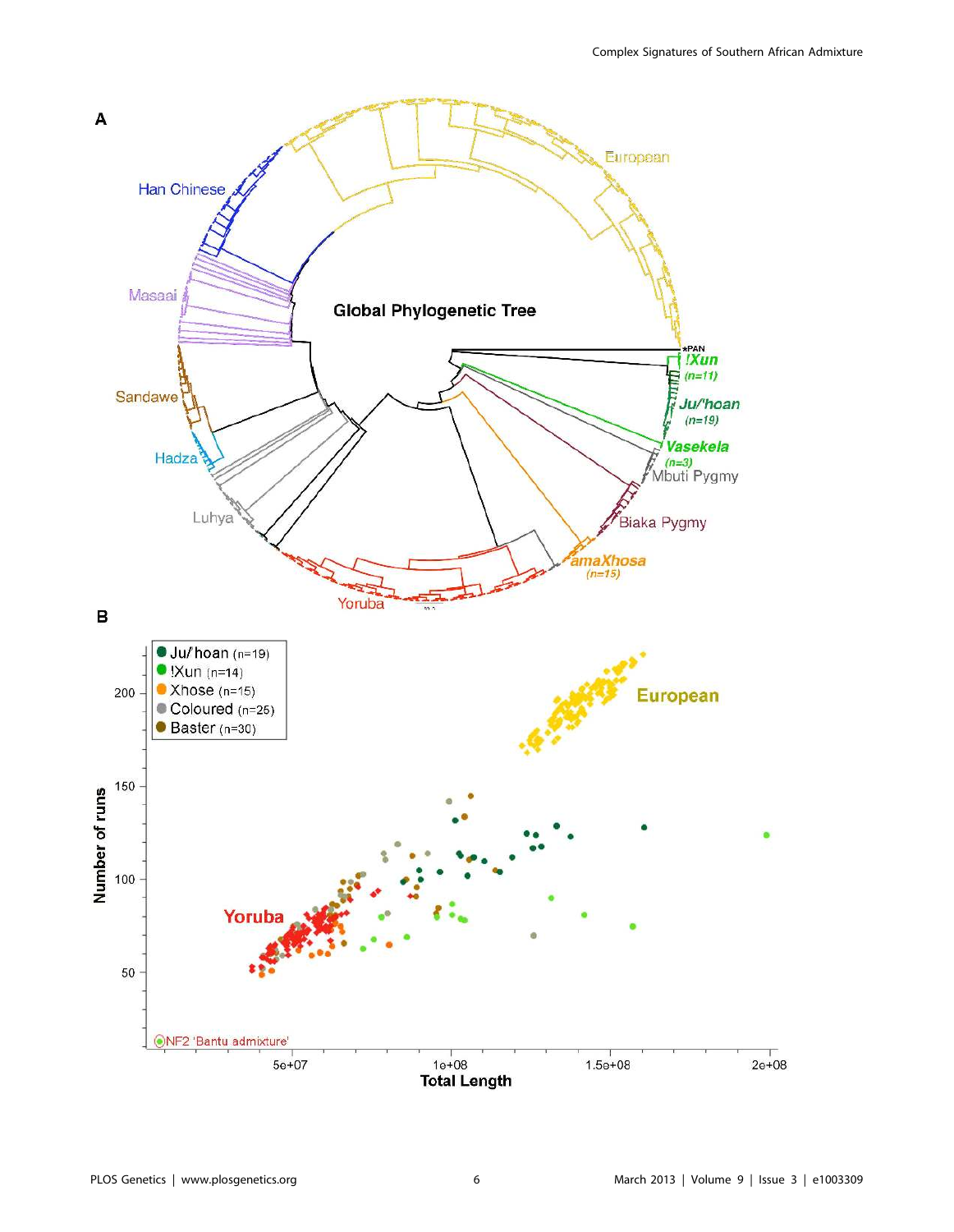Figure 3. Relatedness and demographic history of the Ju/'hoan to global populations defines early divergence and genomic impact of forager existence. (A) Circular Neighbor Joining phylogenetic tree for 24,402 LD-pruned autosomal markers after merging our data with global population data for a total of 521 samples from 14 populations, with the Pan genome as the outgroup. We confirm early divergence of the Ju/'hoan and report independent branching of the Angolan !Xun. (B) Plot of total length of ROH against number of ROH (>500 kb) for each study sample against European and Yoruba using 716,734 markers (367 samples). Our foraging groups show smaller overall ROH lengths than the Europeans, yet longer than the Yoruba, suggesting small effective population sizes of a likely ancient population with minimal to no impact from a dramatic bottleneck.

doi:10.1371/journal.pgen.1003309.g003

in the gene COMT has been associated with increased enzymatic activity [34] and a need to react to adverse emotional stimuli [35], while the derived allele has been associated with the emergence of attention-related tasks [36,37]. The ancestral allele was fixed in the Ju/'hoan (Figure S4F). The Ju/'hoan in this study demonstrate significant maintenance of known forager-based genomic signatures.

Unique signatures of foraging. Assuming homogenous forager and agriculturalist representation by the Ju/'hoan and Yoruba, respectively, provides an ideal opportunity to identify novel genomic events that distinguish independent evolutionary and adaptive pathways, while further assessing for early divergence through ancestral maintenance within the Ju/'hoan. Comparing allele frequencies for 70,733 LD-pruned variants, identified 2,687 AIMs with a  $-\log 10$  p $>5$  (Figure S5). We found 32 to be fixed within the Ju/'hoan, yet under mutational pressure within the Yoruba. Comparisons with the Pan genome resulted in 30 corresponding allelic positions, of which 25 (83%) were ancestral and five (17%) derived in the Ju/'hoan (Table S4). Six of the 17 most significant loci-relevant (26 alleles  $-\log 10$  p $>14$ , Table S5) and 12 of the 33 amino acid changing AIMs (Table S6) were found within gene regions previously associated with chemical dependency to tobacco (as defined by the Genetic Association Database; http://geneticassociationdb.nih.gov/) [38]. SIFT analysis (http://sift.jcvi.org) defined three variants as potentially 'damaging', including tobacco-associated loci *PKD1L2* (V308G) and EIF4G3 (Q500H). The 1,162 AIMs found to lie within a gene region using the MetaCore pathway analysis and data mining tool from GeneGO (http://www.genego.com/), were further ranked by significance based on gene ontology to biological processes (Table S7), molecular functions (Table S8), cellular localization (Table S9), diseases associations (Table S10) and pathway map folders (Figure S6). Diseases associated with genes representing significant differences between the Ju/'hoan and the Yoruba include autoimmune or immune diseases (specifically associated with the nervous system), psychiatric or mood disorders, followed by tobacco use disorder. While wound repair, blood clotting, inflammatory and immune response, arguably critical for forager survival, all occur within the top ranking significantly enriched pathway map folders, we once again found the nicotine action pathway to be implemented. Significantly enriched pathways that may reflect foraging-based characteristics of adaption to extreme heat include maintenance of thermal homeostasis through controlling sweat rates (cystic fibrosis disease) and heart rates (vasodilation/vasoconstriction, cardiac hypertrophy and myogenesis regulation) [39], and maintenance of fluid balance as a result of minimal availability of water (calcium signaling and diuresis).

# Determining Southern African admixture fractions

Estimations of similarity. Calculating Fst values using a supervised Admixture run and identity by state (IBS) distance sharing using PLINK (the latter for within and between population identifiers) was used to estimate population identity clusters for similarity (or dissimilarity) for 588 individuals from 15 populations using 24,402 markers (Table S11). The Ju/'hoan exhibit the

greatest within group similarity (0.224), show the greatest similarity with the !Xun (IBS 0.240; Fst 0.047) and #Khomani (IBS 0.249; Fst 0.045) and the greatest dissimilarity with non-African populations, namely Han Chinese (IBS 0.317; Fst 0.188) and European (IBS 0.311; Fst 0.151). Although clearly both Khoesan, compared with the Ju/'hoan, the !Xun show greater similarity with Bantu populations (specifically amaXhosa, Luhya and Yoruba), while the #Khomani show greatest similarity with non-Africans (specifically European and Han Chinese). The amaXhosa exhibit the greatest similarity with the West and Eastern Bantu populations (IBS 0.274 each; Fst 0,032 Yoruba and 0.033 Luhya) and Khoesan populations (!Xun IBS 0.272, Fst 0.071; Ju/'hoan IBS 0.274, Fst 0.091). The Baster and Coloured show the strongest overall between-population similarity (IBS 0.281; Fst 0.02) and the largest similarity for all populations tested with Europeans (Baster IBS 0.283; Fst 0.034; Coloured IBS 0.286, Fst 0.037).

Ancestral contributions. STRUCTURE analysis assuming five ancestral clusters (the best fit model based on log likelihood estimations) and considering clusters defined as 'African Khoesan' (Ju/'hoan), 'African non-Khoesan' (Yoruba), 'European', 'Asian' (Han Chinese) and 'Hadza' (Figure 2B), provides an estimation of ancestral fractions (Table S12). No population in this study showed any 'Hadza' ancestral contribution. The !Xun and #Khomani appear to share 77.1% and 70.6% 'Khoesan' ancestral contribution with the Ju/'hoan, respectively. Unlike the Ju/'hoan, the !Xun show an ancient largely uniformly distributed 'African non-Khoesan' contribution (20.5%), while confirming recent Bantu admixture within a single individual NF2  $(47%)$ . The  $\#$ Khomani show more complex recent admixture including 'African non-Khoesan' (13.9%), 'European' (11%) and minimal 'Asian' (3.7%) contributions. The amaXhosa share roughly 63.6% 'African non-Khoesan' ancestral contribution with the Yoruba with a significant uniform 'Khoesan' (35.4%) contribution suggesting an ancient admixture event. The Baster and Coloured show largely a non-African contribution, specifically 'European' (48.4% and 38.5%, respectively) and 'Asian' (17.1% and 19.9%, respectively), with significant 'Khoesan' contribution (28.5% and 25.3%, respectively). The 'African non-Khoesan' contribution appears to be more significant in the Coloured (15.5%) than the Baster (5.7%). Geographical-defined contributions to the Coloured include an increased 'Asian' (29.4%) and reduced 'Khoesan' (14.4%) contribution to the D6-, highest 'Khoesan' (33%) and lowest 'African non-Khoesan' (10.1%) to the NC-, and highest 'African non-Khoesan' (21.1%) and lowest 'Asian' (14.7%) contributions in the EC-Coloured (Figure S7).

Ancient admixture fractions. The !Xun and amaXhosa show ancient African ancestral contributions defined as 'non-Khoesan' and 'Khoesan', respectively. Expanding the STRUC-TURE analysis from five to nine ancestral population clusters (Figure 2B) confirms complex population substructure within Africa. The non-Khoesan contribution to the !Xun appears to be ancestrally related to the 'proto-Bantu' (12.7%) and 'Sandawe' (10.9%), while refuting any significant 'Nilotic' contribution. A 'Sandawe' related ancestral contribution was additionally observed within the Coloured (6.2%), Baster (4.7%), amaXhosa (4.4%) and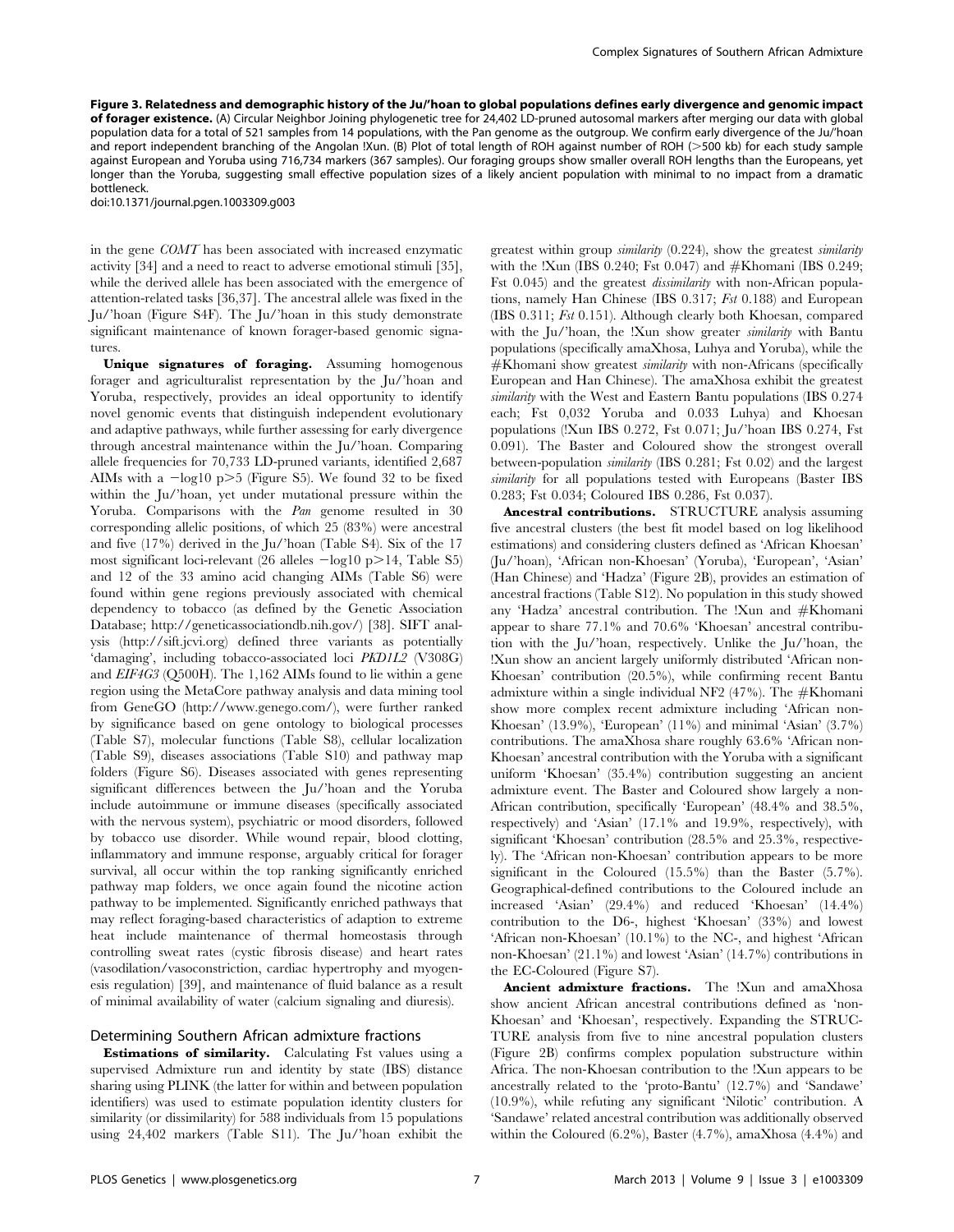

Figure 4. Ju/'hoan-Yoruba ancestry informative markers (AIMs) defined ancestral contributions to the !Xun and amaXhosa, providing evidence for two distinct !Xun lineages with differing ancestral contributions. (A) STRUCTURE analysis for 2,687 Ju/'hoan-Yoruba AIMs identifies a third 'unknown' population cluster when assuming three ancestral populations. (B) Ancestral contributions to the !Xun shows a diverse contribution of a Ju/'hoan and unknown likely Khoesan ancestral fraction and a constant Bantu-derived fraction. (C) Ancestral contributions to the amaXhosa demonstrate more even contributions. (D) Based on ancestral fractions the !Xun are further classified as Ju/'hoan ancestral  $(n = 6)$  and  $(E)$  unknown ancestral, suggesting two unique !Xun lineages, each with significant Bantu ancestral contributions. The single admixed !Xun (NF2  $\parallel$ ) and the three Angolan !Xun (V) are indicated. doi:10.1371/journal.pgen.1003309.g004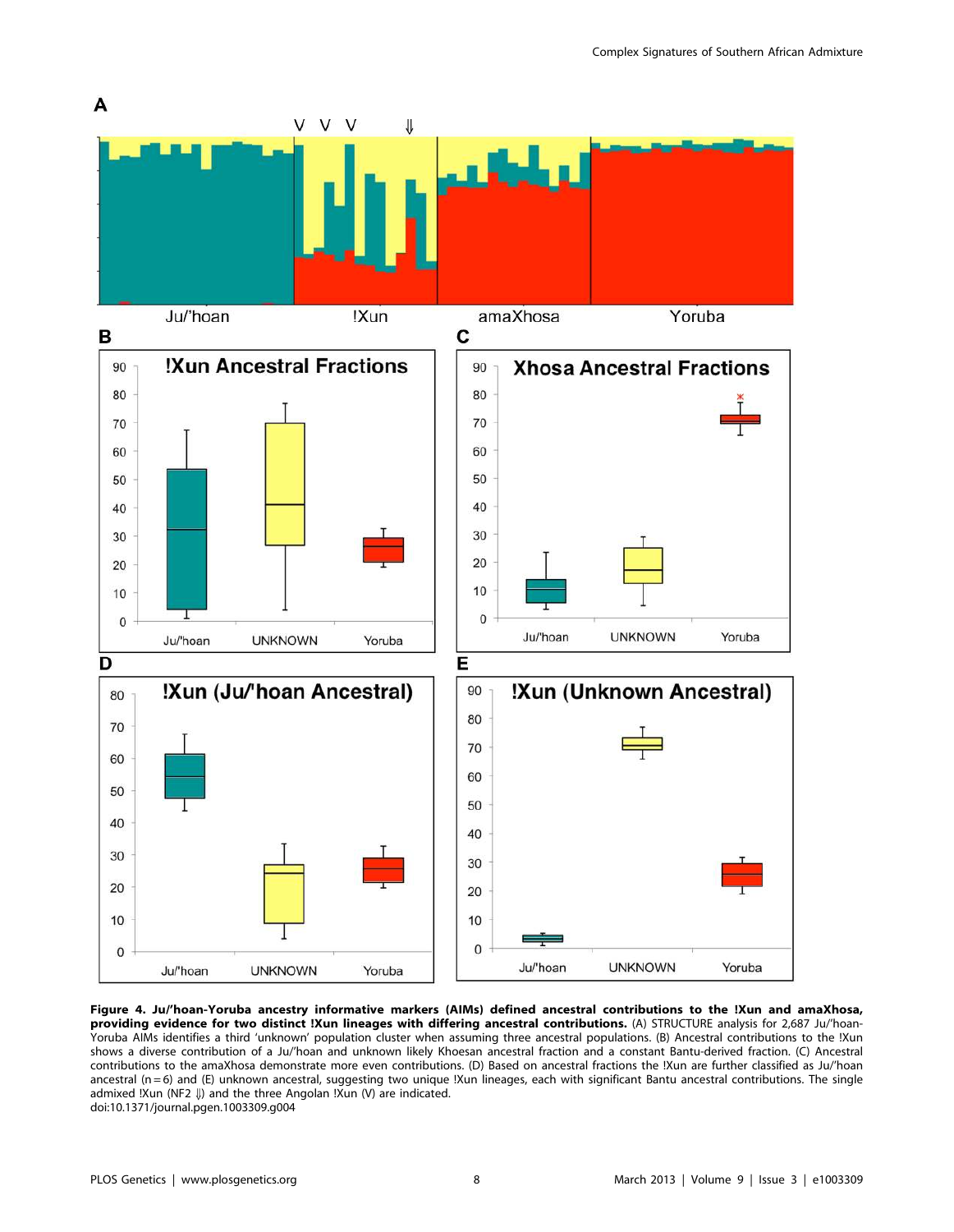

C

B



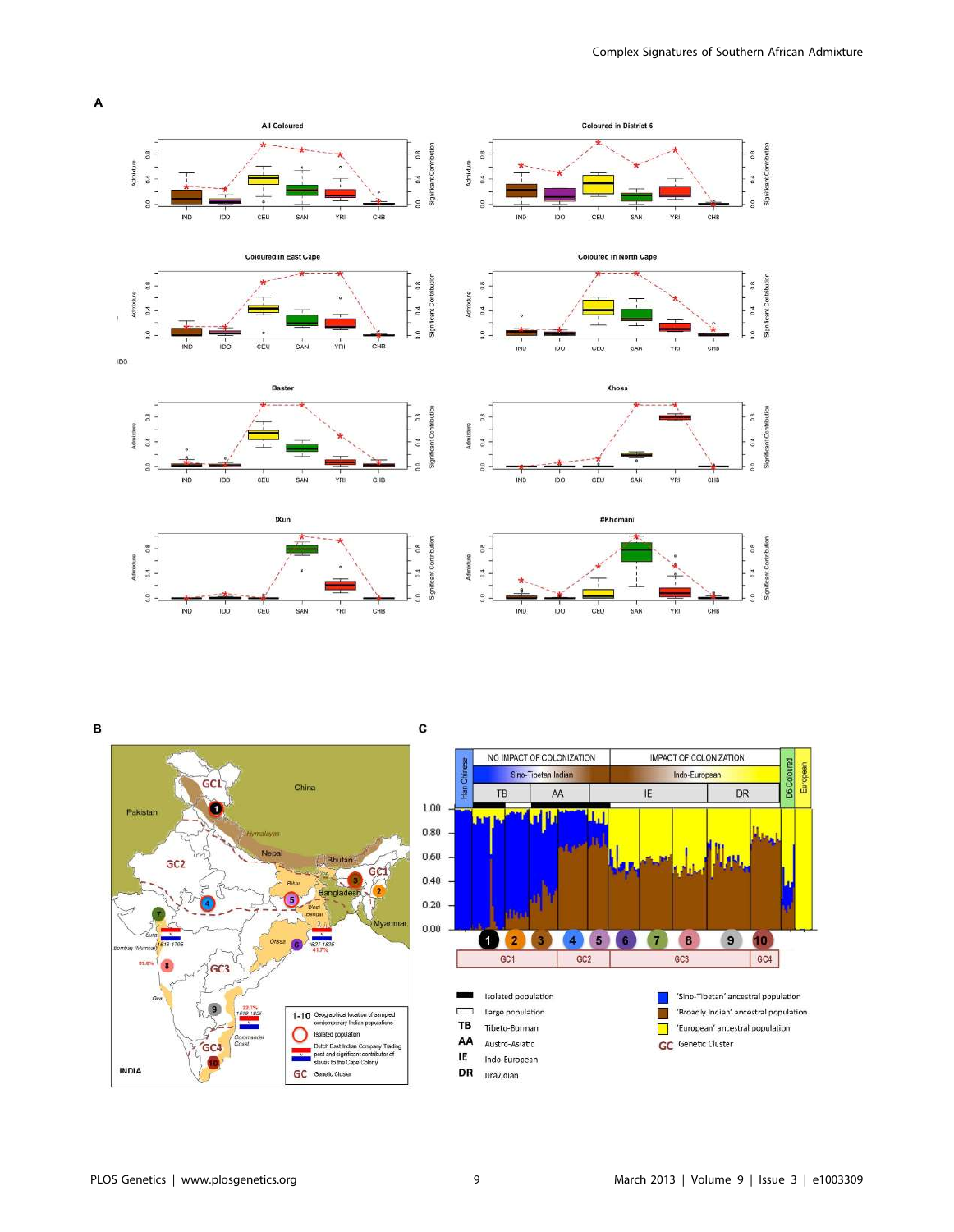Figure 5. Estimation and significance of ancestral contributions to southern African populations, including further clarification of recent Asian contributions. (A) Boxplots show the estimated ancestral fractions based on ADMIXTURE analysis for six population clusters defined as IND (Indian), IDO (Indonesian), CEU (European), SAN (Ju/'hoan), YRI (Yoruba) and CHB (Han Chinese) for the !Xun, #Khomani, amaXhosa, Baster and regionally defined Coloured (3,725 markers). The red dashed line depicts significance of ancestral contributions. A value of 1.0 indicates that each individual has a significant contribution from the respective ancestral population, a value of  $\leq 1$  indicates that the ancestral contribution is observed only in a proportion of the individuals, while a value of 0 indicates complete absence. (B) Map of India representing the sampling sites for 10 population identifiers and four regionally relevant genetic clusters (GCs). Flags depict the geographical location and date of Dutch East Indian Company (VOC) trading posts, with percentage in red depicting the estimated slave contribution to the Cape Colony. (C) STRUCTURE analysis of 9,317 LD-pruned autosomal markers for three ancestral populations distinguishes between a 'Sino-Tibetan' and 'Indo-European' population cluster, the latter significantly impacted by colonization of India. This data suggests that both clusters contributed to slavery at the Cape. doi:10.1371/journal.pgen.1003309.g005

#Khomani (2.8%), while being absent from the Ju/'hoan. Inability to further define Khoesan-derived substructure (assuming further ancestral clusters, data not shown) was likely contributed by array content biases. We therefore applied STRUCTURE analysis for the 2,687 previously described Ju/'hoan versus Yoruba AIMs to further evaluate the Khoesan ancestral contributions to the !Xun  $(\sim 72\%)$  and amaXhosa  $(\sim 28.5\%)$  (K = 2, Figure S8). Assuming three independent ancestral populations resulted in the replicable identification of varied ancestral contributions to the !Xun (Figure 4A). The identification of a significant 'unknown' fraction appears to be the largest contributor to the !Xun, average 43.6% compared to 28.9% Ju/'hoan contribution (Figure 4B), yet presents with extreme individual contributing variability (range 3.9%–76.9%) in comparison to the amaXhosa (Figure 4C). Notably, the non-Khoesan contribution to the !Xun is relatively maintained. We speculate that the Khoesan ancestral diversity likely reflects the broad usage of the !Xun identifier. For example we note the Angolan !Xun (Vasekela) carry a predominant Ju/ 'hoan (average 58.2%) over the 'unknown' (average 11.8%) ancestral fraction, suggesting a genomic-based distinction between the Angolan and Namibian !Xun. Furthermore, distinction of these ancestral fractions identified six !Xun as Ju/'hoan ancestral (Figure 4D) and six !Xun as 'Unknown' (or non-Ju/'hoan) ancestral (Figure 4E). We cannot ignore that the distinction of two distinct !Xun sub-populations on the basis of AIMs specific to Ju/'hoan may create biases, but we speculate that these biases are more likely to be in the direction of not finding evidence for additional substructure.

Significance of ancestral fractions. To provide a more accurate assessment of the 'Asian' ancestral contribution, we expanded our analysis to include published data that reflects historical accounts of Indian (36.4%) and Indonesian (31.5%) derived slave contributions [40]. While we have previously alluded to the unlikely ancestral contribution of Han Chinese to the Coloured [17], we provide evidence for lack of the East Asian specific 'dry earwax' (ABCC11 rs17822931-AA) [41] and the 'alcohol-induced flush' genotypes (ALDH2 rs671 A-allele) [42] in our study subjects. ADMIXTURE analysis [43] of our data merged with that published for 20 Indonesians [17] and 179 Indians [44–46] was used to establish significance based on ancestral representation in each individual within a population identifier assuming six population clusters with the separation of Han Chinese, Indonesian and Indian (Figure 5A and Table S13). The inclusion of these datasets however dramatically reduced the total number of available markers for interrogation to 3,725. We confirm significance of ancient 'African non-Khoesan' (Yoruba) and 'Khoesan' (Ju/'hoan) signatures to 93% of the !Xun and 100% of the amaXhosa, respectively. 'Khoesan' contribution was also significantly represented in all study participants classified as !Xun, #Khomani, Baster, NC-Coloured and EC-Coloured. Differences in 'Khoesan' contribution to the NC- and EC-Coloured compared with the D6-Coloured was significant  $(p$ -value 0.002 and 0.04, respectively). All the EC-Coloured showed a significant 'African non-Khoesan' contribution, while the 'European' contribution reached significance within the Coloured (96% overall), Baster (100%) and in about half the  $#$ Khomani. We confirm negligible Han Chinese contribution to regional populations, with significant 'Indian' contribution to 29% of the #Khomani, while overall contributing 28% 'Indian' and 24% 'Indonesian' significance to the Coloured. The 'Indian' and 'Indonesian' fractions were contributed overwhelming to 63% (pvalue 0.04 compared to NC- and EC-Coloured) and 50% (p-value 0.03 compared to the NC-Coloured) of the D6-Coloured, respectively. Previously we demonstrate the Indonesian contribution to include Makassar, Bugi and a lesser extent Javanese [17]. We further establish the Indian contribution with a focus on the District Six Coloured.

Indian admixture fraction. Abolished in 1980, District Six was once the center of the Coloured nation at the heart of European settlement and Dutch-East Indian Company (VOC) slave trade [47]. Sourced from 10 populations, inclusion of the Indian dataset was selected based on geographical distribution and relation to historically relevant VOC settlements (Figure 5B). STRUCTURE analysis was performed on the merged dataset (9,317 markers) including the D6-Coloured, iControl Han Chinese and European representatives, and the Indian dataset. Assuming three ancestral populations (Figure 5C), we describe a 'Sino-Tibetan' (Han Chinese and Tibeto-Burman language grouping), 'broadly Indian' and 'European' ancestral contribution resulting in geographically significant genetic clusters (GCs). Defined as GC1 with a predominantly 'Sino-Tibetan'  $(\sim 76\%)$  and lesser 'broadly Indian' ( $\sim$ 16%) contribution, GC2 with a predominantly 'broadly Indian' ( $\sim$ 70%) and lesser 'Sino-Tibetan' ( $\sim$ 25%) contribution, GC3 with a predominantly 'broadly Indian'  $(\sim 53\%)$  and a significant 'European'  $(\sim 44\%)$  contribution, and GC4 with a predominantly 'broadly Indian'  $(\sim 75\%)$  and a less significant 'European'  $(\sim 23\%)$  contribution than the GC3 cluster. The genetic relatedness between the Tibeto-Burman populations and Han Chinese, and the Indo-European and Dravidian linguistic groups has previously been reported [45]. STRUCTURE analysis (Figure S9) and PCA cluster plots (Figure S10) defines the single Indo-European isolated population (IE-E-IP1) as 'Sino-Tibetan Indian', with minimal European contribution, and the Dravidian population (DR-S-LP3) as an independent population cluster. The significant impact of European colonization within India is particularly evident in GC3, which includes in our analysis the large Indo-European and the most northerly of the southern Dravidian populations. Geographically, the GC3 region contributed the largest estimated total number of slaves during Dutch colonization of southern Africa. The D6-Coloured showed almost equal ancestral contributions defined in this study as 'broadly Indian' (21%) and 'Sino-Tibetan' (22%). Confirming an Indian ancestral contribution to the D6-Coloured, it is however not possible to distinguish Sino-Tibetan from Indonesian using the minimal merged dataset.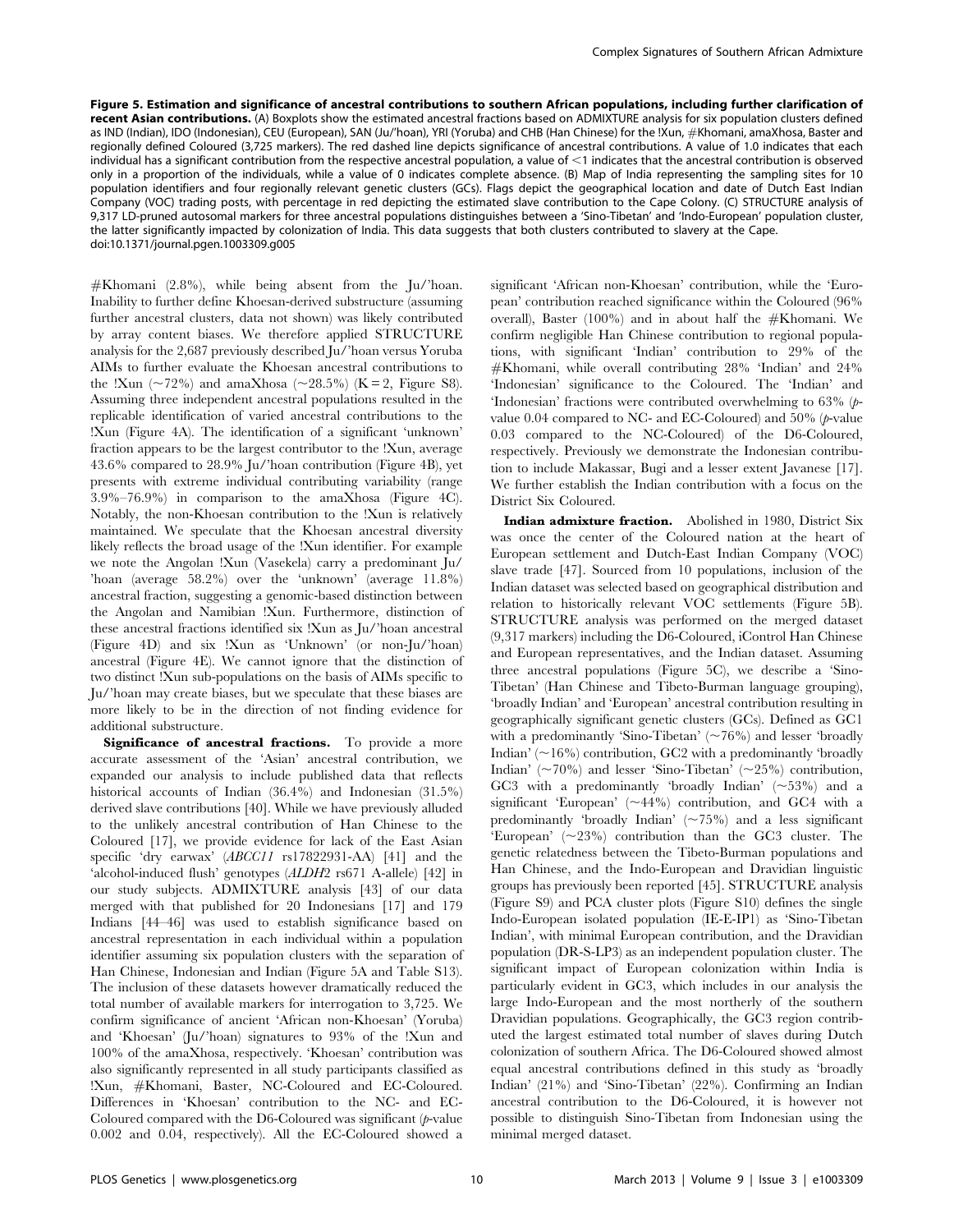# **Discussion**

Although previous studies have considered the role of admixture in shaping the genetic diversity among southern Africans, in particular the Coloured, no study has assessed (i) the significance of these contributions, (ii) how this admixture has shaped or contributed to distinct population subgroups among southern Africans, or (iii) the possibility that southern Africans may be harboring ancient vestiges of a 'lost' or understudied source of genetic diversity. The extent of admixture within people today defined broadly as Khoesan complicates these analyses, further compounded by subject heterogeneity. We attempt to assess sources of admixture and heterogeneity and ultimately identify and characterize a Khoesan-representative population that displays little to no significant non-Khoesan ancestral contribution. Such a population we identify as the Ju/'hoan.

This study suggests that the Ju/'hoan form a unique ancestral population for the human lineage, distinct (i.e., most dissimilar) from all contemporary populations for which data is currently available, including other forager populations. Gender-specific analysis confirms genetic isolation of the Ju/'hoan from non-Khoesan populations, while autosomal analysis shows no significant non-Ju/'hoan ancestral contribution. While the rest of the world was driven into agriculture at the end of the Last Glacial Maximum [48], the Ju/'hoan appear to have maintained their hunter-gatherer based subsistence. Significant agricultural-driven genomic signatures were absent from the study subjects, while previously described functionally significant ancestral foragerbased alleles were identified. One of the most interesting findings to emerge from our analysis of foraging versus agricultural genome profiles was a potential for an increased chemical dependency for tobacco. We observed heavy tobacco usage by all study participants, both male and female. Historical accounts include the successful use of tobacco as a means of trade or coercion of indigenous Khoesan by European settlers [49]. Anthropological observational studies suggest an unusual devotion of Ju/'hoan to master the difficult task of tobacco cultivation over food-based cultivation when minimal farming is adopted [50]. Our data therefore suggests that the Ju/'hoan have not had adequate time to adapt to selective pressure associated with the use of tobacco. The significance of genes associated with inflammatory, autoimmune or immune diseases, being significantly enriched between forager and agriculturalist requires further investigation. Coined 'the harmless people' [51], it may not be surprising that we found a greater representation of loci associated with mood-based disorders. Physical characteristics within the Ju/'hoan with possible links to enriched pathways include (i) maintaining both thermal and fluid homeostasis within desert climates, (ii) the need for rapid wound repair, and (iii) a possible state of semi-erection in males. The latter, a locally accepted trait, has been documented in Bushmen rock art [52] and reported as a defining characteristic [53].

Unlike the Ju/'hoan, the !Xun exhibit significant male-derived non-Khoesan African ancestral contribution to their gene pool. While autosomal marker analysis suggests roughly 20.5% non-Khoesan admixture, Y-chromosomal analysis suggests a possible East African Nilotic contribution, although extended autosomal substructure analysis suggests a proto-Bantu and Sandawe contributions while excluding for a Nilotic contribution. Evidence for Bantu migration into the northern Kalahari region of Namibia appears as early as the 7th century [54]. Bantu-Khoesan interaction is evident by the introduction of iron-based arrow tips and cooking utensils, as well as the use of cultivated tobacco by the Khoesan, and conversely the inclusion of clicks within the

non-click languages of early Bantu immigrants, for example isiXhosa (the language of the amaXhosa). The possibility of a pre-Bantu, likely east African migration into the region requires further investigation. The Ju/'hoan-Yoruba differentiating AIMs defined two unique !Xun subgroups suggesting independent genomic prehistories. The Ju/'hoan-ancestral !Xun share on average 54.8% (range 43.6–67.5%) of their genomic heritage with contemporary Ju/'hoan, and include the Angolan !Xun from this study (Figure 4C). In contrast, we identify a new non-Ju/'hoan (range 0.9–5.3%) ancestral contribution to 50% of the !Xun, averaging 71.1% (range 65.9–76.9%) (Figure 4D). We suggest that the !Xun identifier as used today incorporates different Khoesan prehistories, one independent from contemporary Ju/'hoan. Interestingly, the non-Khoesan African contribution to the !Xun appears to be uniform with ancestral signatures shared by contemporary Bantu and Sandawe. Our data therefore suggests that these two independent !Xun lineages carry the same non-Khoesan African contributions. The amaXhosa Bantu carry an almost equal ancient ancestral Khoesan contribution, while AIMs analysis suggests that this contribution is largely non-Ju/'hoan. It is highly feasible to assume that the southward migration of the amaXhosa along the eastern coast would constitute differing Khoesan contribution from the more westerly located inland Ju/'hoan. This observation is further supported by the lack of L0k mtDNA representation within the amaXhosa. Further analysis would be required to determine the relationship between the Khoesan contribution to the amaXhosa and the 'unknown' !Xun lineage identified in this study.

While the !Xun and amaXhosa show evidence for historical admixture, inter-continental migrations to the region has led to the emergence of more recent admixture. Considering a highly variable non-Khoesan contribution to the #Khomani, the Coloued and Baster populations represent a complex admixture pattern that transverses both the earliest and the most recently diverged human lineages. Defining and tracing such significant ancestral contributions provides a unique model not only to track human expansion and prehistories, but also define gene regions undergoing selection [55–57] and recombination [58,59]. The datasets presented in this study provide a unique resource for further genomic analyses. In the Ju/'hoan we speculate that the fraction of ROH has been lowered as a result of early divergence with other populations, while increased as a result of a smaller effective population size  $(N_e)$ . Unlike cosmopolitan societies, the maintenance of population size is an essential survival mechanism for foragers. As a result of varied contribution of ancestrally distinct chromosomal segments, contemporary southern African populations would display admixture-based recombination, decreasing total ROH. The complex 'Khoesan-African-Asian-European' ancestral admixture fractions of the Baster and Coloured would be further impacted by gender-specific meiotic recombination rates [60]. The observation of gender biased ancestral contributions include a paternally-driven 'African non-Khoesan' contribution to the !Xun, maternally-driven 'Khoesan' contribution to the amaXhosa, and maternally-driven 'Khoesan' and paternally driven 'non-African' (likely European) contribution to the Baster and Coloured.

Although previous studies have looked at the ancestral contributions to the Coloured [17,18], no studies have to date addressed complex admixture within the Basters. Emerging from a common historical background to the Coloured, the Baster population have since the late 1800 s distinguished themselves as independent from the Coloured, migrating to the now Baster nation of Rehoboth in Namibia [9]. In contrast to the Coloured we show the Baster population to carry the largest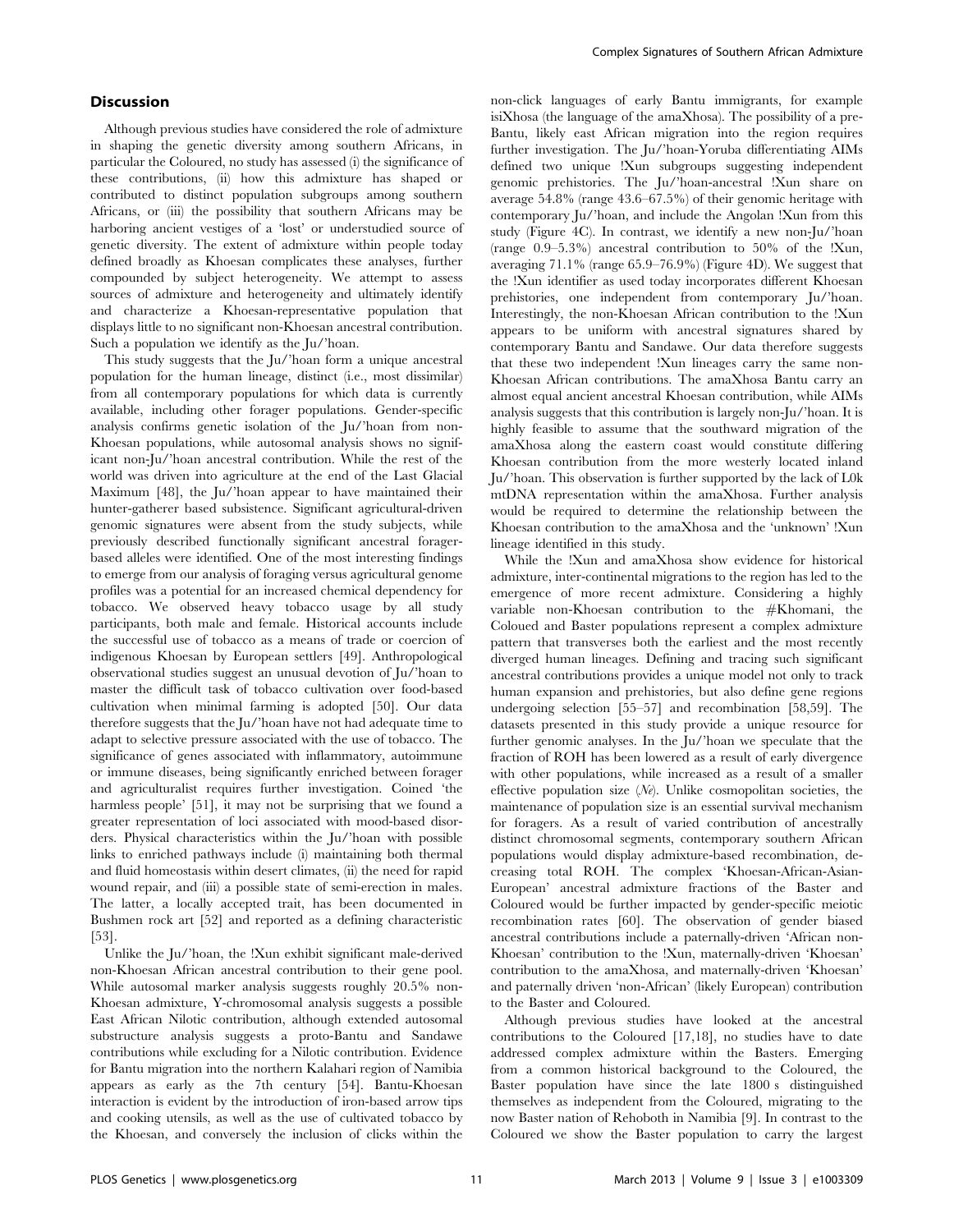Khoesan-derived maternal contribution (91.7% compared to 64.3% in the Coloured) and the largest paternal Europeanderived contribution (93.3% compared to 71.8%), while autosomal marker analysis confirmed increased 'Khoesan' and 'European' contributions and decreased 'Asian' and 'African non-Khoesan' contributions. Geographic distribution of the 'African non-Khoesan' admixture fraction showed an increased contribution and significance from west to east (Baster, NC-, D6- to EC-Coloured, Figure S7), with significance of the Bantu-derived fraction  $(1.6\%, 5.8\%, 15.4\%$  and  $16.6\%,$  respectively) based on nine ancestral fractions (Figure 2B) and mirroring Bantu population distributions (Statistics South Africa Census 2011 and Community Survey 2007, (http://www.statssa.gov.za)). The most significant 'Asian' contribution was found within persons who were residents of District Six. Previously a residential region of Cape Town, District Six was geographically located at the heart of the Dutch-East Indian slave trade [43,47]. In this study we define an almost equal 'broadly Indian' and 'Sino-Tibetan' contribution to the D6-Coloured. Besides fixation for the dry earwax allele in the Han Chinese and Koreans, an elevated frequency (71%) has been reported for the Indian Dravidian inhabitants of Tamil Nadu (correlating to the DR-S-LP3 population from this study) [41]. Lack of this allele in our subjects alludes to a non-Dravidian Indian contribution which was further supported by non-contributing independent GC4 Dravidian subgroup substructure.

Since the submission of this paper, two publications have emerged that have addressed genomic variation within the southern African region we studied. The first assessed  $\sim$  500 K custom designed variants including study subjects described as Ju/'hoan and !Xun (!Xuun) and grouped together as Kx'a speakers [61]. Significant findings consistent with our analyses include  $\sim$ 20% non-Khoesan contribution to the !Xun (after fixing non-Khoesan contribution to the Ju/'hoan at 6%), while confirming minimal admixture contribution within the Ju/'hoan. Additionally this study dates the !Xun African non-Khoesanmixture time to around 450 years ago and implies an ancient genetic link between southern and Eastern Africa. Our observation for a predominance of the East African Nilotic (non-Bantu) E1b1b Y-chromosomal haplogroup within the !Xun may provide further confirmation for a southern-eastern link, although our autosomal analysis suggests that this link is more likely related to the Sandawe and not the Nilotic peoples. No ancestral link was observed between east Africans and the Ju/'hoan from our study. The second paper looked at  $\sim$  2.3 million variants including study subjects described as Ju/'hoan, !Xun, Coloured (Colesburg), Coloured (Wellington) and undefined South African Bantuspeakers [62]. Consistent with our findings and the first paper, this study depicts the Ju/'hoan as a relatively homogenous population, while depicting a non-Khoesan contribution to the !Xun. In contrast to both studies, we suggest additional !Xun substructure and present the notion of two distinct !Xun prehistories. Our assumption is that contemporary !Xun represent a unique ancestral Khoesan lineage with an ancient non-Khoesan African (predominantly Bantu) contribution, with one subgroup having shared an ancient genetic link with the Ju/'hoan while the other remained genetically isolated from the Ju/'hoan. Notably the second study reports a predominance of Angolan !Xun study representation, represented in our study by the Ju/'hoan-ancestral genetic link. Further between study confirmation includes the representation of a South Asian (Indian) contribution to the Coloured, in particular the Wellington-Coloured (approximately 60 miles from Cape Town and District Six) compared with the Colesburg-Coloured (approximately 500 miles from Cape Town and District Six), with minimal East Asian ancestral contribution.

Unlike the Wellington-Coloured, however, no subject in this study presented with non-African ancestry (Bantu and/or Khoesan). A single individual from District Six lacked any observable Khoesan contribution. No distinction was made for the Southern Bantu included in the latter study, so no correlation could be made with regards to the amaXhosa. The availability of new southern African datasets will allow for a more comprehensive analysis of population substructure within the region.

This study demonstrates both ancient and recent admixture within southern Africans. Cautionary concerns include: (i) bias in current content arrays towards non-African populations will greatly impact inferences about diversity among southern Africans, while lack of rare allele representation would diminish an ability to separate southern African subpopulations, (ii) lack of an available common ancestral genome that truly represents the earliest modern humans results in biases in methods used to attain divergence times among populations, (iii) inferences regarding population structure and recent admixture events are currently based on analyses of data reflecting contemporary genetic variation between populations, which is still largely lacking for the region of Southern Africa, and (iv) this is confounded by lack of data for populations that may actually be extinct. Taking these cautionary observations into consideration, we present an analysis of a set of individuals that, to the best of our knowledge, most accurately defines a homogenous ancestral Khoesan contribution, the Ju/'hoan. Additional cultural differences that may have restricted interbreeding between our Ju/'hoan and local agropastoral groups include; economic distinction (those without and those with possessions), language (Khoesan versus Bantu), social practices (egalitarian versus patriarchal society), kinship (bilineal/ patrilineal versus matrilineal), marital locality (matrilocal versus patrilocal), and marital practices (monogamy versus polygamy, and no bridal payment versus a bridal payment). While a recent study acknowledges western influences as a result of the establishment of a Ju/'hoan 'reserve' near Tsumkwe [62], for this reason we actively avoided recruitment within the immediate vicinity of Tsumkwe. In contrast to the Ju/'hoan, we describe not only a 'African non-Khoesan' (almost equal proto-Bantu and Sandawe) contribution to the !Xun, but define two distinct !Xun lineages, with, and largely without, a shared Ju/'hoan ancestry. Additionally we describe a new population with complex ancient and recently diverged genomic contribution, the Basters of Namibia. Sharing a history with the South African Coloured, population-defining genetic signatures include increased significance of Khoesan and European contribution with gender-specific bias to a maternal and paternal contribution, respectively. In contrast, while we confirm increased 'African non-Khoesan' (largely Bantu and to a lesser extent Sandawe) and 'Asian' (Indian and Indonesian) contribution to the Coloured, we demonstrate significant regional-based ancestral differences which would have important implications for gene mapping studies that rely on selfreported ancestry among Coloured and non-Coloured populations. As inter- and intra-continental migration increases globally, so will the impact of admixture on disease gene mapping studies. The dataset presented provides an opportunity to investigate the impact of arguably some of the most diverse genomic contributions within single population identifiers.

# Materials and Methods

#### Ethics statement

The study was approved by the Ministry of Health and Social Services in Namibia, the human Research Ethics Committee at the University of Stellenbosch, South Africa (Project # N08/03/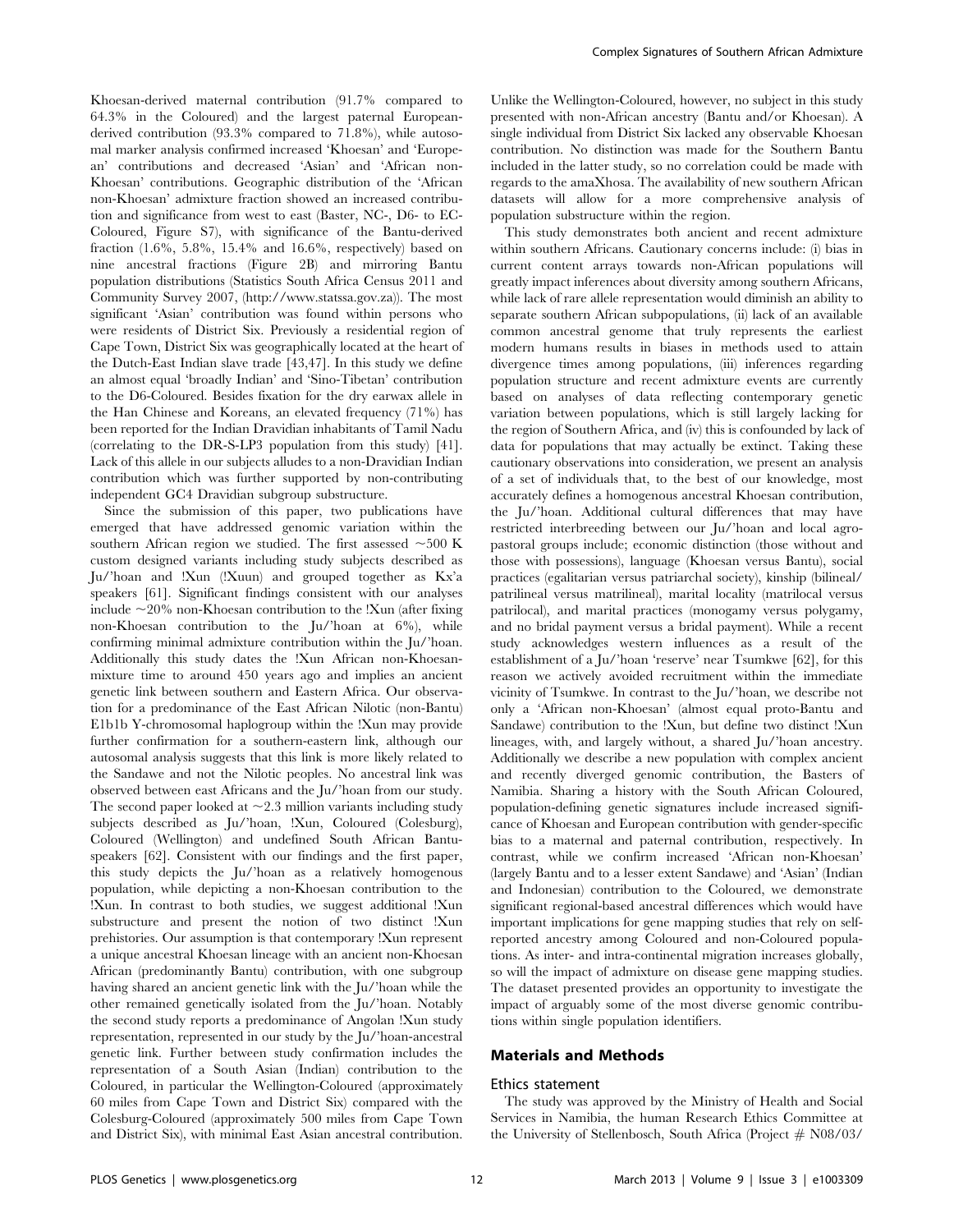072), the Institutional Review Board Committee at the J. Craig Venter Institute (IRB# 2010-126) and previously the Human Research Ethics Committee at the University of New South Wales Australia (HREC# 08244). Consents were acquired either via verbal or written documentation with the understanding that the data generated will be made freely available to the scientific community as a collective. There are no known cultural limitations that would prohibit open access of the data.

## Population identifiers and sampling

**Ju/'hoan and !Xun.** The symbols represent dental  $\langle \cdot \rangle$ , alveolar (!), palatal  $(\neq)$ , and the lateral  $(\frac{1}{\sqrt{2}})$  clicks used in the Khoesan languages. Although historically the Ju/'hoan  $(n = 19)$ and !Xun  $(n = 14)$  have had no collective name for themselves [63], the term Khoesan (over Khoisan based on the linguistic observation that the combination of  $o+i$  does not exist in the Khoekhoegowab language) is used in this study to represent southern African foragers. Academically, Khoesan more accurately reflects two unique cultural identities the hunter-gatherer (San) and herder-gatherer (Khoe), while locally 'Bossiesman' (Afrikaans for Bushmen) is the more accepted collective identifier. The Working Group of Indigenous Minorities within Southern Africa (WIMSA; http://www.wimsanet.org/) identifies 13 Bushmen or 'San' language groups, which include the Ju/'hoan and the !Xun (or !Kung). Representing Ju languages [64], the !Xun originate from Namibia or Angola, the latter relocated to Namibia are also self-identify as Vasekela (although less frequently used). Subjects were specifically recruited from remote areas within Namibia with avoidance of significant western developments and family units demonstrating extensive co-existence with non-Ju/'hoan or non- !Xun (as evident in the many reserve-like establishments). All subjects were extensively interviewed with regards to local history, family history, subsistence (current and past), regional movements, impact within the family unit from other Khoesan and non-Khoesan groups, anthropological-based practices, etc. For further information see http://www.jcvi.org/cms/research/projects/ southern-african-genome-diversity-study/.

amaXhosa. The amaXhosa are a Southern Bantu people who speak isiXhosa from the Nguni classification. Bantu migrations are believed to have originated from north-western Cameroon/southern Nigeria around 5-3 thousand years ago [7], including the Southern Bantu [65]. Encounters with the Khoesan led not only to the incorporation of 'click' sounds in the isiXhosa non-Khoesan language [64], but also genetic contributions. Previous studies have reported mtDNA [14] and Y-chromosome [15] Khoesan contributing haplogroups within Southern Bantu speakers (specifically the amaXhosa, amaZulu, Basotho and Batswana). All study subjects  $(n = 15)$  self-identified via their maternal and paternal ethnic classification and all identified with ancestral roots within the Eastern Cape region of South Africa.

Coloured and Baster. Population admixture involving the Khoesan and additional founder populations started shortly after the arrival of the Dutch-East Indian Company in 1652 at the Cape of Good Hope (now Cape Town, South Africa). These early migrants included European settlers (predominantly Dutch, German and French, and later British) and slaves from the East (including India, Indonesia, and Sri Lanka), Madagascar, and coastal Africa (including Mozambique, Angola and Guinea) [9,66]. The slave trade continued for almost two centuries and resulted in the founding of the Coloured people. The Basters, formerly part of the original pool of Cape admixed individuals, traveled north towards then South West Africa (now Namibia) and settled in the town of Rehoboth where in 1870 they established themselves as an independent population. In this study, place of birth was used for regional subgroup classification and candidate selection. All the Basters were from Rehoboth  $(n = 30)$ , while the Coloured  $(n = 25)$  were geographically classified as District Six (D6,  $n = 8$ ), Eastern Cape (EC,  $n = 7$ ) or Northern Cape (NC,  $n = 10$ ). All study subjects self-identified via both their maternal and paternal heritage.

Use of "controversial" population identifiers. The terms Bantu and Coloured have different meanings to different people, the latter exasperated by the use of a parallel term within the United States (Colored). Until 1991 South African law divided the country into four official ethnic groups, defined as 'Black (or Bantu)', 'Coloured', 'Indian' and White'. Although may South Africans still use these population identifiers, these classifications undoubtedly have negative connotations for certain people. The use of Bantu or Southern Bantu in this paper refers to the widely accepted linguistic identifier. The continued use of the term Coloured in this study was based on a survey of 521 persons who self-identified as Coloured (91.2%), including the use of terms 'South African Coloured' and 'Cape Coloured', while the remaining 8.8% referred to themselves as Admixed/mixed ancestry or Other. Interviews were unprompted and performed by one of the Coloured co-authors. Of the 51.8 million South Africans registered in the 2011 census, 4.62 million (11.2%) selfidentified as 'Coloured' (http://www.statssa.gov.za/census2011/). Based on our survey, the 2011 census and in agreement with the two self-identified Coloured co-authors, we conclude that Coloured is still the most widely recognized population-specific identifier within the community. The use of the term Baster (or Rehoboth Baster) is regarded with immense pride within the community, establishing themselves as a Republic with a national flag [67].

## Genotyping and QC

Genomic DNA was isolated from whole blood using the QIAamp DNA Blood Mini kit or the FlexiGene DNA kit (QIAGEN) and quantified on the NanoDrop spectrophotometer (Thermo Scientific). A total of 105 subjects were genotyped using the Illumina HumanOmni1-Quad Beadchips. The Illumina GenomeStudio software (version1.7.4) was used for the data analysis with a GenTrain score of 0.5 as the minimum for inclusion. Excluding indels, mtDNA, Y-chromosome markers and no-calls resulted in 927,298 variants. Two subjects (both Ju/'hoan) were excluded as a result of likely first cousin relatedness based on the estimation of the probable number of shared alleles at any given marker, identity by descent (IBD) values of 0.4351 and 0.4129. Genotype calls have been made available without restrictions at http://www.jcvi.org/cms/research/projects/ southern-african-genome-diversity-study/for the complete dataset of 103 subjects according to population identifiers.

### Gender-specific analysis

MT-haplogroup specific markers (Table S1) were identified using the phylogenetic tree (www.phylotree.org) build 13 [68], amplified and Sanger sequenced. Briefly, PCR was performed using the FastStart Taq system (Roche), product cleanup using the ExoSap method and Sanger Sequencing using the BigDye terminator cycling kit and the ABI 3100 Genetic Analyzer (Applied Biosystems). Paternally derived Y-chromosome haplogroups were assessed from a total of 1,283 Y-chromosome markers represented in the Illumina Human Omni1-Quad array content. Markers were identified from the Y-Chromosome Consortium (YCC) 2008 nomenclature [69]. E1b1b-specific marker M215 (rs2032654) was determined by amplicon-specific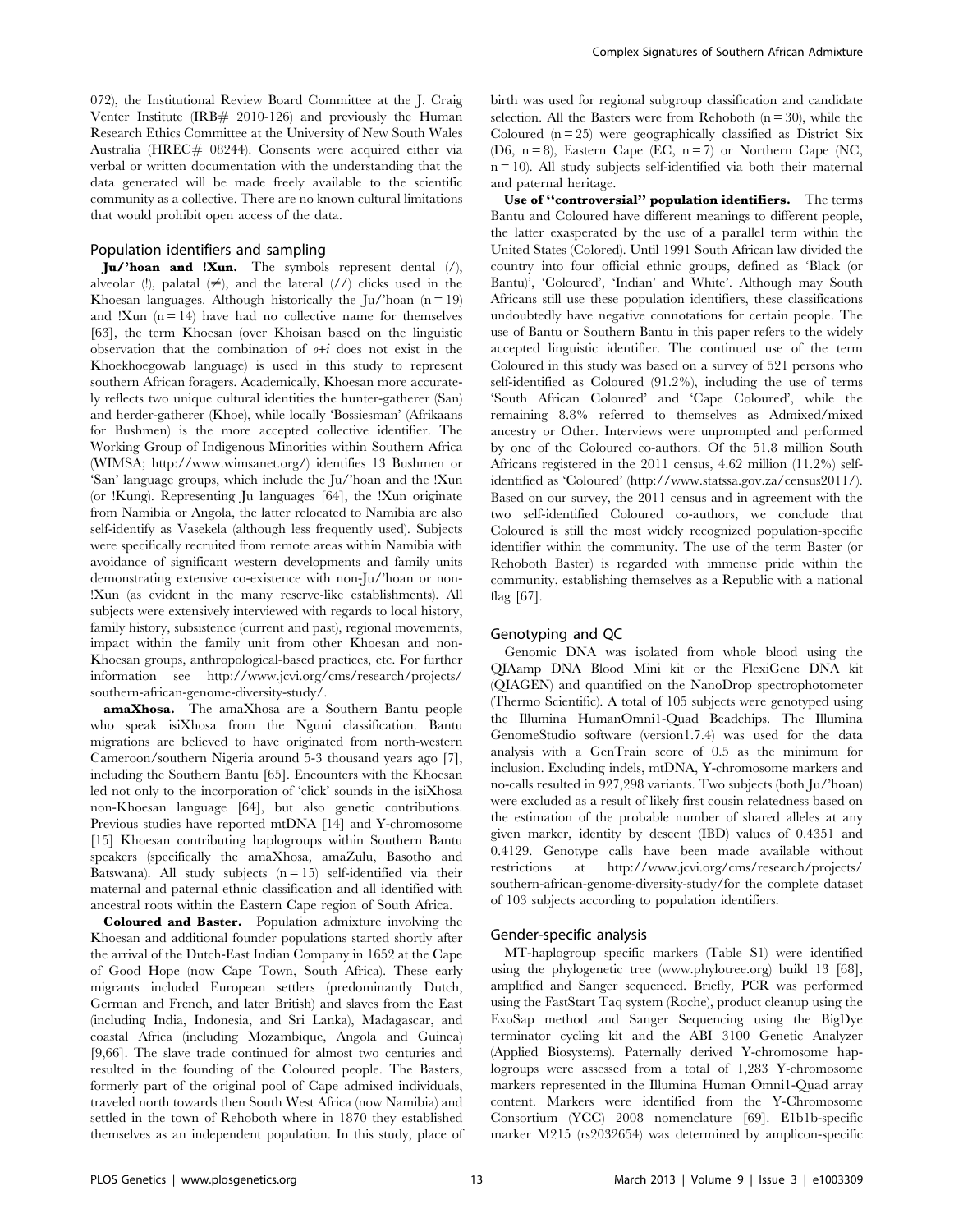Sanger sequencing. All primer information and amplification conditions are available within Table S14.

# Genome-wide autosomal analysis

Merged datasets and LD-pruning. The sample base  $(n = 103, 5$  populations) was merged with two publically available datasets namely, (i) the Illumina iControl database (http//www. illumina.com/) including Human Omni1-quad data, specifically Yoruba ( $n = 90$ ), European ( $n = 175$ ) and Han Chinese ( $n = 44$ ), and allowing for an autosomal overlap of 927,298 autosomal markers and (ii) the published dataset of Henn et al., 2011 [4] containing 53,811 autosomal markers (www-evo.stanford.edu/ pubs.html) and including the #Khomani  $(n = 31)$ , Biaka  $(n = 22)$ , Mbuti (n = 13), Hadza (n = 17), Sandawe (n = 28), Maasai (n = 30) and Luhya  $(n = 36)$ . Total autosomal overlap after merging all three datasets was 33,207 variants and 15 population identifiers. All merged variants underwent strand designations checks. Total number of individuals interrogated was dependent on the analysis required. Thinning the marker set for LD was based either on the analysis to be performed not explicitly taking LD into consideration and/or the time required to run the analysis. For LDpruning we removed variants with an  $\mathbb{R}^2$  value greater than 0.1 or less stringent 0.2 with any other variant within a 50-variant sliding window, advanced by 5 variants at a time. The total number of variants interrogated for LD-pruned datasets are highlighted throughout the main text.

Merged Asian-specific datasets. Two non-platformmatched 'Asian' derived datasets were merged with our data to further define the 'Asian' ancestral contribution, in particular the Coloured and District Six Coloured. These include (i) published Affymetrix SNP6.0 data for 20 Indonesians representing 4 population identifiers, specifically Makassar, Bugi, Javanese and Batak Toba [17], and (ii) Affymetrix 50K genotype data supplied by the Indian Genome Variation Consortium for 179 Indians from 10 populations, selected based on geographical distribution, and as previously published [44–46]. Indian subjects were classified linguistically as Tibeto-Burman (TB), Austro-Asiatic (AA), Indo-European (IE) or Dravidian (DR), geographically as north  $(N)$ , northeast  $(NE)$ , central  $(C)$ , east  $(E)$ , west  $(W)$  or south (S), or by caste/religious group/tribe size as a large population (LP) or an isolated population (IP) [46]. Merging with the Indian dataset generated 9,317 overlapping autosomal markers, while including the Indonesian data generated 3,725 overlapping autosomal markers. All merged variants underwent strand designations checks.

Analytical methods. Multiple analytical methods were used in this study. Each method is described in brief. PCA was performed using the PCA tool in the HelixTree module of the 'SNP and Variation Suite' in the SVS 7.5 software available from Golden Helix (http://www.goldenhelix.com/), considering the first two eigenvectors. STRUCTURE 2.3.3 analyses [24] was performed using 5000 burn-in iterations, followed by 10000 iterations for the merged Illumina dataset of 33,207 markers (assuming  $K = 2$  to  $K = 7$  population clusters) and 10000 burn-in iterations, followed by 20000 iterations using the Ju/'hoan-Yoruba AIM-dataset of 2,687 markers (assuming  $K = 2$  and  $K = 3$ ) and the Indian merged dataset of 9,317 markers (assuming  $K = 2$  to  $K = 5$ ). A minimum of five runs was performed per ancestral estimation. GAMOVA was performed as previously described [25], allowing for the assessment of the degree to which genome-wide allele sharing among a set of individuals can be explained on the basis of population labels assigned to each individual. Circular and linear 100 NJ trees were created using 'neighbor' within the PHYLIP package (http://cmgm.stanford.edu/phylip/). The trees were

rooted to the Chimpanzee (Pan troglodytes) genome (version PanTro2; http://genome.ucsc.edu). A single circular tree is represented. Determining the fraction of ROH using SVS 7.5, we first removed from the large 928,799 merged dataset markers with a minor allele frequency (MAF) less than 5% and markers with a Hardy Weinberg Equilibrium (HWE) P value less than 0.0001, leaving a total number of 716,734 markers (367 individuals). Parameters included a minimum run length of 500 kb with a minimum number of 25 variants and runs containing no more than 1 heterozygote and up to 5 missing genotypes. The minimum number of samples to contain a run was set to 1 with the maximum gap of 100 kb between variants and a minimum density of 1 variant per 50 kb in a run. The supervised mode of ADMIXTURE v1.22 [43] was used to calculate Fst values. Identity by state (IBS) was calculated using PLINK v1.07 software [70]. An assumption of six ancestral populations was used to determine significance of admixture fractions using ADMIX-TURE. The distribution of estimated admixture fractions are shown using boxplots (Figure 4A), with the dashed line indicating significant overall ancestral contributions based on each individual from each of the populations. A value of 1.0 therefore implies that all individuals representing the admixed population have the presence of the corresponding ancestral contribution.

# Adaptation-associated and/or ancestry informative marker analysis

Marker-specific analysis. Markers specifically associated with human adaptations that further define population ancestry were identified from the literature and include; (i) the Africanspecific Duffy antigen receptor gene (DARC) promoter variant rs2814778  $-46$  A $>$ G (associated with malaria resistance as a result of agricultural practices) [28], (ii) the pancreatic lipaserelated protein 2 (PLRP2) nonsynonymous variant rs4751995 G>A, Trp358X (associated with an adaptation to grain cultivation) [29], (iii) three nonsynonymous variants,  $rs713598 \text{ C}\geq G$ (Pro49Ala), rs1726866 C>T (Ala262Val), and rs10246939 C>T (Val296Ile), in the taste receptor, type 2, member 38 (TAS2R38) gene (associated with a loss in the ancestral taster haplotype which enables forager societies to detect dietary toxins) [30], (iv) four nonsynonymous variants within the arylamine N-acetyltransferase 2 ( $M$ T2) gene, rs1801279 G $\geq$ A (Arg64Gln), rs1801280 T $\geq$ C (Ile114Thr), rs1799930 G $\geq$ A (Arg197Gln) and rs1799931 G $\geq$ A (Gly286Glu) (associated with a loss in the ancestral foraging required ability to rapidly eradicate dangerous dietary toxins) [31], (v) truncating variant rs6661174 C $\geq$ T (Gln472X) in the flavincontaining monooxygenase 2 (FMO2) gene (associated with increased industrial-based toxicity and therefore selective disadvantage in western societies) [32,33], (vi) the nonsynonymous variant within the catechol-O-methyltransferase (COMT) gene, rs4680 G>A, Val158Met (associated with loss of the ancestral ability to instantly react to adverse stimuli, a requirement for forager survival) [35,36], (vii) the rs17822931 AA-genotype in the ATP-binding cassette transporter sub-family C member 11 (ABCC11) gene (associated with dry earwax in East Asians) [41], and (viii) the rs671 A-allele in the Aldehyde dehydrogenase 2 (ALDH2) gene (associated with alcohol induced facial flushing in Asians) [42]. Genotyping was performed using a custom designed Golden-Gate genotyping assay and the Veracode technology of Illumina (Illumina Inc., San Diego, CA, USA). The Illumina BeadXpress Reader was used for genotype identification and analyzed using the Illumina Beadstudio software (version 3.2.32).

Ancestry informative markers (AIMs). The Manhatton plot analysis function in SVS 7.5 was used to generate the Ju/ 'hoan-Yoruba AIMs after LD pruning using parameters 50 (sliding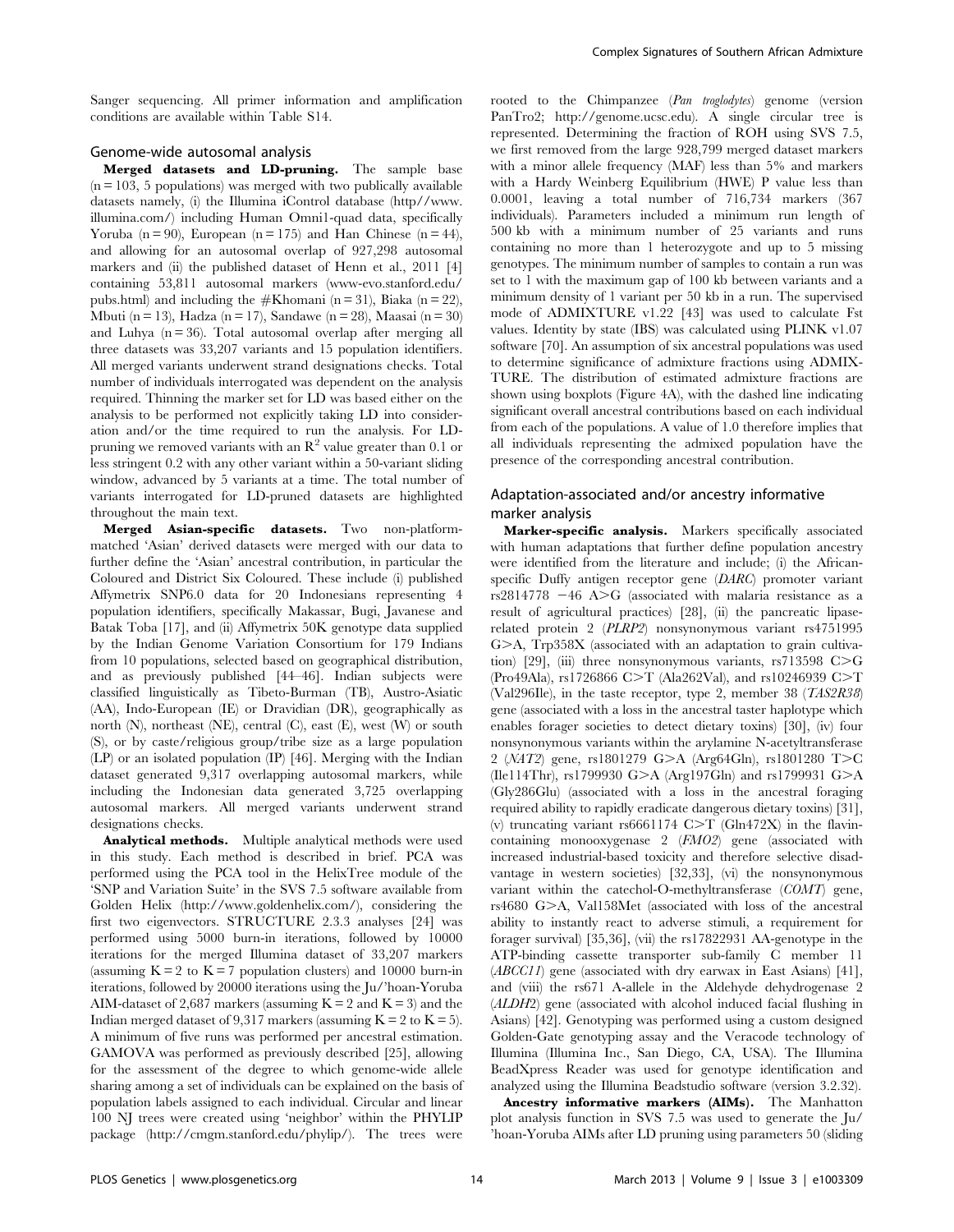window), 5 (variant advance) and 0.1 ( $\mathbb{R}^2$ ) allowing for the analysis of 70,733 autosomal markers from 19 Ju/'hoan and 90 Yoruba. The variables (phenotypes) selection was based on population identifiers, namely Ju/'hoan versus Yoruba, allowing for the identification of alleles at significantly represented between the populations. A conservative threshold was set at  $-\log 10$  P $>$ 5 for significance resulting in 2,687 AIMs. STRUCTURE analysis was performed on a reduced subset of Yoruba  $(n = 20)$  to facilitate visualization of the data generated. Further inclusion of all 90 Yoruba did not impact the overall ancestral contributions (data not shown). The MetaCore suite from GeneGo (http://www. genego.com/) was used to rank the list of generated AIMs based on gene ontology.

# Supporting Information

Figure S1 Geographical locations of Khoesan sampling sites included in this study. Study subjects were recruited from 11 locations across the north-western geographical region of Namibia and classified as either Ju/'hoan (orange,  $n = 21$ ) or !Xun (green,  $n = 14$ ). IBD allele sharing resulted in the exclusion of two  $\lceil u \rceil$  hoan from our study as a result of possible relatedness (total  $n = 19$ ). (PDF)

Figure S2 Gender-specific ancestral haplotype contributions to the regionally defined South African populations, amaXhosa, Coloured and Basters. Marker analysis with contributions from ancestral populations shown as percentages for (A) 'African Khoesan' (L0d), 'African non-Khoesan' (L, not L0d/L0k) and 'non-African' (N/M) mtDNA haplogroups and (B) 'African non-Khoesan' (E) and 'non-African' (R/I/G/N/O/J) Y-chromosome haplogroups. Distribution correlates with geographical distribution around the southern coast of Africa from the northwesterly Basters, to the westerly NC-Coloured, southerly D6-Coloured and the easterly located EC-Coloured and amaXhosa. This west to east distribution is correlated with a decrease in maternal 'Khoesan' and increase in 'African non-Khoesan' contribution, and a decrease in paternal 'non-African' and increase in 'African non-Khoesan' contribution. 'Asian' derived maternal contributions are highest at the geographical location of colonization and slave trade, at the most southerly region represented by the District Six Coloured.

(PDF)

**Figure S3** Relatedness of the Ju/'hoan  $(n = 19)$  and !Xun  $(n = 14)$  in our study to published data for African populations defined as hunter-gatherer/click-speakers. PCA plot for 31,271 autosomal markers for 144 individuals from 7 populations defined as hunter-gatherer and/or click-speaking from within Africa. The Tanzanian and Pygmy lineages form independent population clusters to the Southern African Khoesan populations. The Ju/'hoan and !Xun form tight population clusters (excluding the single !Xun individual NF2). The #Khomani show a diversity in ancestral contributions, likely as a result of recent admixture. (PDF)

Figure S4 Functionally relevant alleles/haplotypes associated with forager versus non-forager societies and their distribution within the Ju/'hoan and !Xun foragers and the agriculturalist amaXhosa. (A) The Duffy antigen receptor gene promoter variant (G-allele) associated with protection against malaria infection in Africa, (B) the pancreatic lipase-related protein 2 nonsynonymous variant (A-allele) associated with a diet rich in grains, (C) the taste receptor type 2 member 38 'taster' (PAV) or 'non-taster' (AVI) haplotype associated with an ability or inability to taste toxins, (D) the arylamine N-acetyltransferase 2 'fast' acetylation (G-T-G-G) haplotype associated with toxin irradication, (E) the flavincontaining monooxygenase 2 truncating inactive variant (T-allele) is absent in our forager groups, while the active full length C-allele is present enabling metablization of foreign toxins, and (F) the catechol-O-methyltransferase nonsynonymous variant (A-allele) decreased enzymatic activity associated with increase in anxietyrelated conditions, while the ancestral G-allele is associated with a need for instinctive behavior. Note the English spelling with omits the prefix has been used to identify the amaXhosa. (PDF)

Figure S5 Manhattan plot analysis for Ancestry Informative Marker (AIM) identification. A total of 70,733 LD-pruned Illumina Omni-quad 1M array markers were used to identify 2687 AIMs distinguishing the Ju/'hoan from our study ( $n = 19$ ) to the Illumina iControl database Yoruba  $(n = 90)$ , defined as a significant allele frequency difference between these population identifiers at  $-\log 10$  P $>5$ . (PDF)

Figure S6 Significantly enriched biologically relevant pathways of genes that distinguish Ju/'hoan and Yoruba. Significant ancestry informative markers that distinguish the hunter-gatherer Ju/'hoan in our study from a representative of agriculturallydefined Yoruba, defined by a  $-\log P$  value greater than 5, that are most significantly represented within genes grouped within biologically relevant pathways.



Figure S7 Regional distribution of the study sample and autosomal ancestral contributions. While the 'African non-Khoesan' (Bantu and Sandawe) contribution increases from west to east, the 'European' contribution decreases. Although maternal 'Khoesan' contributions decrease from west to east, autosomal analyses, although showing highest frequencies in the western populations, shows decreased frequency of contributions at the southern point and an inverse 'Asian' contribution. (PDF)

Figure S8 Ju/'hoan and Yoruba ancestral contributions to the !Xun and amaXhosa. STRUCTURE analysis using the 2687 Ju/ 'hoan-Yoruba AIMs assuming two (estimated log likelihood of probability of data  $-160813.9$ ) and three ( $-161042.6$ ) population clusters (10000 burn-ins and 20000 iterations).  $K = 3$  is also presented in the main text (Figure 4A). (PDF)

Figure S9 Structure analysis for 9,317 LD pruned autosomal SNPs using  $K = 2$  to  $K = 5$  for ancestral populations with 5000 burn-in iterations and 10000 iterations. Indian populations listed as 1 to 10 in accordance with Figure 5B. (PDF)

Figure S10 Principal component analysis (PCA) including 9,317 LD pruned autosomal markers for (A) D6 Coloured, Han Chinese, European and 10 Indian populations (B) D6 Coloured, Han Chinese and five Indian populations (GC1 and GC2) that were not impacted by colonization (C) D6 Coloured, European and five Indian populations (GC3 and GC4) that were impacted by colonization.

(PDF)

Table S1 Mitochondrial DNA haplogroups screened. (PDF)

Table S2 Y-chromosomal haplogroup and subclade representation within the Baster and Coloured sample from our study. (PDF)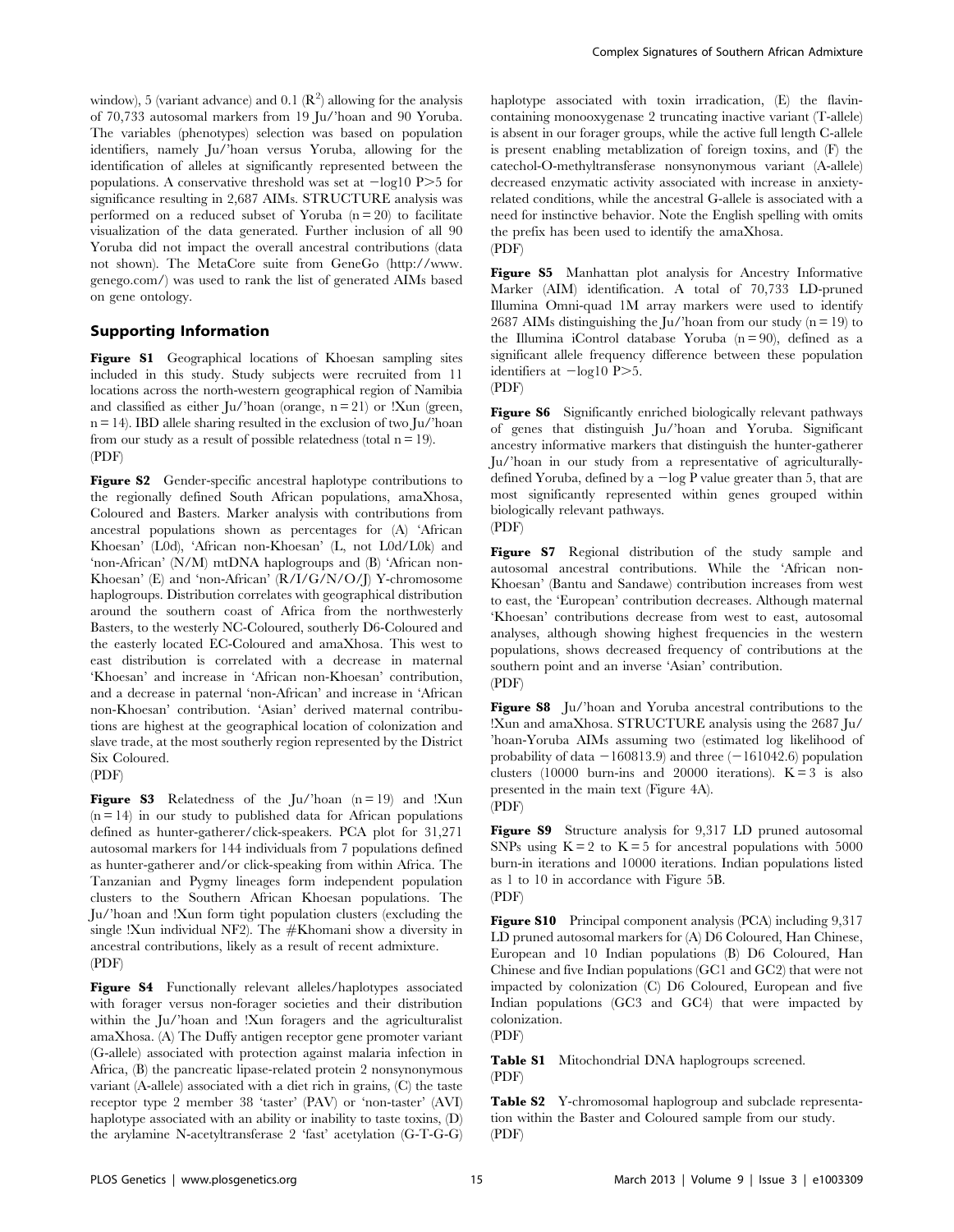Table S3 Multiple regression GAMOVA defines the contribution of variation explained by population identifiers.  $(PDF)$ 

Table S4 Fixed Ju/'hoan-specific alleles. Of the 2,687 ancestry informative Ju/'hoan-Yoruba markers (AIMs), 32 were found to be fixed in the Ju/'hoan ( $n = 19$ ), 16 occurring in gene regions of potential functional relevance. Of the 16 fixed Ju/'hoan alleles, 13 are defined as ancestral against the Pan (Chimp) genome. (PDF)

**Table S5** Alleles with a highly significant  $-\log 10P > 14$ Ju/'hoan versus Yoruba population-specific association.  $(PDF)$ 

Table S6 Of the 2687 Ju/'hoan versus Yoruba AIMs  $(-\log 10P > 5)$  33 are nonsynonymous variants and are ordered in descending order from most significant. (PDF)

Table S7 Ju/'hoan versus Yoruba differentiating AIMs located within genes ranked according to significance of genes enriched for biological processes. (PDF)

Table S8 Ju/'hoan versus Yoruba differentiating AIMs located within genes ranked according to significance of genes enriched for molecular functions.

(PDF)

Table S9 Ju/'hoan versus Yoruba differentiating AIMs located within genes ranked according to significance of genes enriched for cellular localization.

(PDF)

Table S10 Ju/'hoan versus Yoruba differentiating AIMs located within genes ranked according to significance of genes enriched for disease associations.

(PDF)

Table S11 Allele sharing distances within (gray blocks) and between populations using identity-by-state (IBS) and including Fst distance values. (PDF)

# References

- 1. Ingman M, Kaessmann H, Pääbo S, Gyllensten U. (2000) Mitochondrial genome variation and the origin of modern humans. Nature 408: 708–713.
- 2. Li JZ, Absher DM, Tang H, Southwick AM, Casto AM, et al. (2008) Worldwide human relationships inferred from genome-wide patterns of variation. Science 319: 1100–1104.
- 3. Tishkoff SA, Reed FA, Friedlaender FR, Ehret C, Ranciaro A, et al. (2009) The genetic structure and history of Africans and African Americans. Science 324: 1035–1044.
- 4. Henn BM, Gignoux CR, Jobin M, Granka JM, Macpherson JM, et al. (2011) Hunter-gatherer genomic diversity suggests a southern African origin for modern humans. Proc Natl Acad Sci U S A 108: 5154–5162.
- 5. Schuster SC, Miller W, Ratan A, Tomsho LP, Giardine B, et al. (2010) Complete Khoisan and Bantu genomes from southern Africa. Nature 463: 943– 947.
- 6. Gronau I, Hubisz MJ, Gulko B, Danko CG, Siepel A. (2011) Bayesian inference of ancient human demography from individual genome sequences. Nat Genet 43: 1031–1034.
- 7. Berniell-Lee G, Calafell F, Bosch E, Heyer E, Sica L, et al. (2009) Genetic and demographic implications of the Bantu expansion: insights from human paternal lineages. Mol Biol Evol 26: 1581–1589.
- 8. Newman JL. (1995) The Peopling of Africa: A Geographic Interpretation. Yale University Press
- 9. van der Ross RE (2005) Up from Slavery: Slaves at the Cape, their origins, treatments and contribution. Cape Town: Ampersand Press and the Univeristy of Western Cape.
- 10. Jakobsson M, Scholz SW, Scheet P, Gibbs JR, VanLiere JM, et al. (2008) Genotype, haplotype and copy-number variation in worldwide human populations. Nature 451: 998–1003.

Table S12 Contribution of four ancestral populations to the amaXhosa, Baster and Coloured populations displayed as a percentage for both the average and range distributions. (PDF)

Table S13 Significance of ancestral contributions within southern Africans from our study. (PDF)

Table S14 Primer sequences and amplification conditions for gender-specific markers. (PDF)

# Acknowledgments

We thank the many study participants and communities for their time, endless discussions and valuable contributions, in particular thanks to Reinhard Friederich, Bertus Kaesje, Josef Kayimbi, Hansen Mische, Fridtz and David Naque, Herman and Elna Oosthuizen, Arno and Estelle Oosthuysen, Daan Roux, Costa Swau, and Thomas Tsebe. We thank Christopher Bennett (www.chrisbennettphoto.com) for ongoing sampling assistance and photography, Stephan C. Schuster (Penn State University), Rob Wilkinson and Sr Judith (Namibian Blood Transfusion Services, Windhoek, Namibia), Sr Heather Money (Western Cape Blood Transfusion Services, South Africa) and Andy Collins (Dormac, Walvis Bay, Namibia) for sampling assistance and logistics. We thank Dalene de Swart (University of Stellenbosch, South Africa) for assistance with DNA extractions and Ankita Narang (Institute of Genomics and Integrative Biology, India) for facilitating access to Indian Genome Variation Consortium datasets. We thank Andrew Smith (University of Cape Town, South Africa) for critical review and comments.

# Author Contributions

Conceived and designed the experiments: VMH DCP OL NJS. Performed the experiments: DCP EAT R-AH. Analyzed the data: DCP OL EAT R-AH LIH NJS VMH. Contributed reagents/materials/analysis tools: VMH NJS. Wrote the paper: VMH DCP. Study design, subject recruitment, and sample preparation: DCP RHG PF VMH. Data interpretation: DCP OL MM NJS VMH. Provided critical linguistic interpretation: WH. Contributed to final draft: DCP OL EAT RAH LIH RHG MM PF WH NJS VMH.

- 11. Novembre J, Johnson T, Bryc K, Kutalik Z, Boyko AR, et al. (2008) Genes mirror geography within Europe. Nature 456: 98–101.
- 12. Auton A, Bryc K, Boyko AR, Lohmueller KE, Novembre J, et al. (2009) Global distribution of genomic diversity underscores rich complex history of continental human populations. Genome Res 19: 795–803.
- 13. Li H, Durbin R (2011) Inference of human population history from individual whole-genome sequences. Nature 475: 493–496.
- 14. Schlebusch CM, Naidoo T, Soodyall H (2009) SNaPshot minisequencing to resolve mitochondrial macro-haplogroups found in Africa. Electrophoresis 30: 3657–3664.
- 15. Naidoo T, Schlebusch CM, Makkan H, Patel P, Mahabeer R, et al. (2010) Development of a single base extension method to resolve Y chromosome haplogroups in sub-Saharan African populations. Investig Genet 1: 6.
- 16. Quintana-Murci L, Harmant C, Quach H, Balanovsky O, Zaporozhchenko V, et al. (2010) Strong maternal Khoisan contribution to the South African coloured population: a case of gender-biased admixture. Am J Hum Genet 86: 611–620.
- 17. Patterson N, Petersen DC, van der Ross RE, Sudoyo H, Glashoff RH, et al. (2010) Genetic structure of a unique admixed population: implications for medical research. Hum Mol Genet 19: 411–419.
- 18. de Wit E, Delport W, Rugamika CE, Meintjes A, Möller M, et al. (2010) Genome-wide analysis of the structure of the South African Coloured Population in the Western Cape. Hum Genet 128: 145–153.
- 19. Gonder MK, Mortensen HM, Reed FA, de Sousa A, Tishkoff SA (2007) WholemtDNA genome sequence analysis of ancient African lineages. Mol Biol Evol 24: 757–768.
- 20. Tishkoff SA, Gonder MK, Henn BM, Mortensen H, Knight A, et al. (2007) History of click-speaking populations of Africa inferred from mtDNA and Y Chromosome genetic variation. Mol Biol Evol 24: 2180–2195.